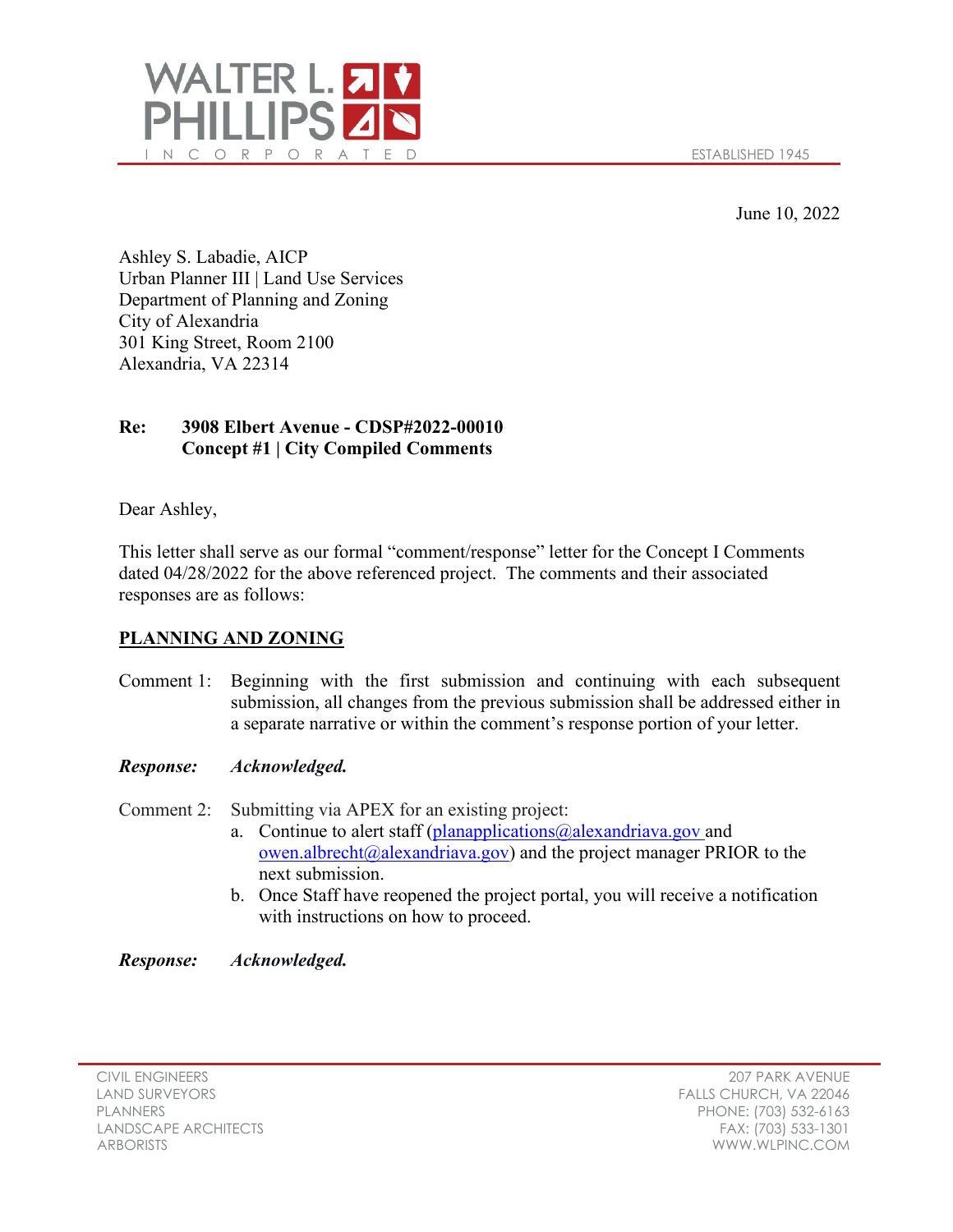

- Comment 3: Please visit the City webpage, [alexandriava.gov/permits,](https://gcc01.safelinks.protection.outlook.com/?url=https%3A%2F%2Fwww.alexandriava.gov%2FPermits&data=02%7C01%7CMaya.Contreras%40alexandriava.gov%7Ce2a5b7a8d4944593fd7d08d763b85eef%7Cfeaa9b3143754aeeadccc76ad32a890b%7C0%7C0%7C637087515832333078&sdata=xhz6BpA4pVCTgk8tEwRBuV3bebj53bGnaU%2FAV%2BXKg8g%3D&reserved=0) for additional information about the submittal process, or contact the project manager with whom you've been working.
- *Response: Acknowledged.*

## *Findings:*

Comment 4: The proposed development is within the Arlandria-Chirilagua Small Area Plan (SAP) and meets the area's land use, building heights, and open space recommendations of the SAP. (NPCD)

## *Response: Acknowledged.*

- Comment 5: The applicant requests to rezone the property to RMF/Residential Multifamily Zone, which allows a floor area of 3.0 with a Special Use Permit if the applicant commits to providing committed affordable housing and is in compliance with the following requirements:
	- a. The committed affordable housing shall be equivalent to at least one third of the increase in the floor area ratio above the maximum permitted in [section 3-](https://library.municode.com/va/alexandria/codes/zoning?nodeId=ARTIIIREZORE_DIVBTOMUZO_3-1405BUOPSPRE)  $1405(A)$  $1405(A)$ .
	- b. An affordable housing plan and a relocation plan shall be submitted consistent with published city standards for such plans.
	- c. Rents payable by households for the committed affordable units shall not, on average, exceed the maximum rents allowed under the Federal Low-Income Housing Tax Credit program for households with incomes at 40 percent of the area median income for the Washington D.C. Metropolitan Statistical Area. Average rents payable by households for the committed affordable units may be increased up to the maximum rents allowed under the Federal Low-Income Housing Tax Credit program for households with incomes at 50 percent of the area median income for the Washington D.C. Metropolitan Statistical Area subject to the submission of a revised affordable housing plan. Any existing housing assistance payment contract in effect as of March 16, 2019 and any extension thereof or new contract which maintains the material aspects of the existing contract shall be deemed to be in compliance with this subsection. (P&Z)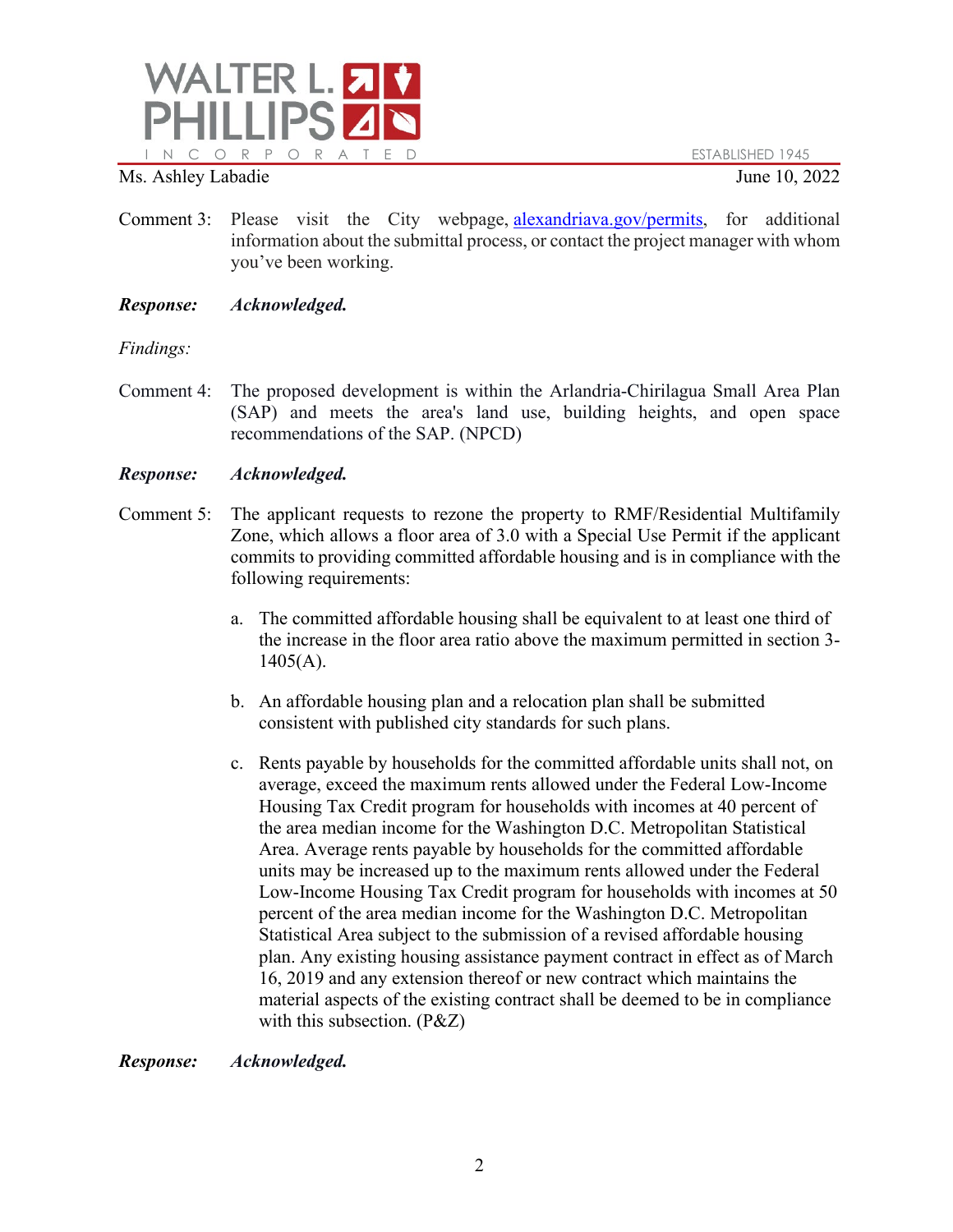

- Comment 6: The proposed development shall comply with the City's [2019 Landscape](https://www.alexandriava.gov/hub.aspx?id=108269)  [Guidelines,](https://www.alexandriava.gov/hub.aspx?id=108269) which were approved in February 2019. (P&Z)
- *Response: Acknowledged, the provided submission complies with applicable City of Alexandria guidelines and requirements.*
- Comment 7: The proposed development shall comply with the City's [2019 Green Building](https://www.alexandriava.gov/uploadedFiles/planning/info/GreenBuildingPolicy2019CCApproved.pdf)  [Policy.](https://www.alexandriava.gov/uploadedFiles/planning/info/GreenBuildingPolicy2019CCApproved.pdf) (P&Z)
- *Response: Acknowledged, see P-0201 for green building note and reference the attached green building narrative.*
- Comment 8: The proposed project is exempt from the City's [Public Art Policy;](https://www.alexandriava.gov/PublicArt) however, staff highly encourages incorporation of culturally relevant public art with this project.  $(P&Z)$
- *Response: Acknowledged.*
- Comment 9: The proposed project falls within the remapped FEMA 100-year flood plain, which will be finalized this year. (P&Z)
- *Response: Acknowledged.*
- Comment 10: Please note that this development plan will need to be reviewed by the Parks and Recreation Commission as well as Housing Affordability Advisory Committee (AHAAC). Ensure meetings with these City commissions are included in the project timeline. (P&Z)
- *Response: Acknowledged.*
- Comment 11: Please note that this development plan will need to incorporate community engagement. Ensure engagement events are included in the project timeline.  $(P&Z)$
- *Response: Acknowledged.*
- Comment 12: The parking ratio for multifamily dwellings with affordable housing, Section 8-  $200(2)(a)(iii)$ , applies to this proposal. Concept 1 employs Section 8- $200(2)(a)(iii)(a)$  for households earning at or below 60 percent of AMI as well as Section 8-200(2)(a)(iii)(d)(B) which indicates parking may be further reduced by five percent if within one-quarter mile of four or more active bus routes. (P&Z)
- *Response: Acknowledged. The parking tabulations have been updated based on the revised unit mix. See P-0101.*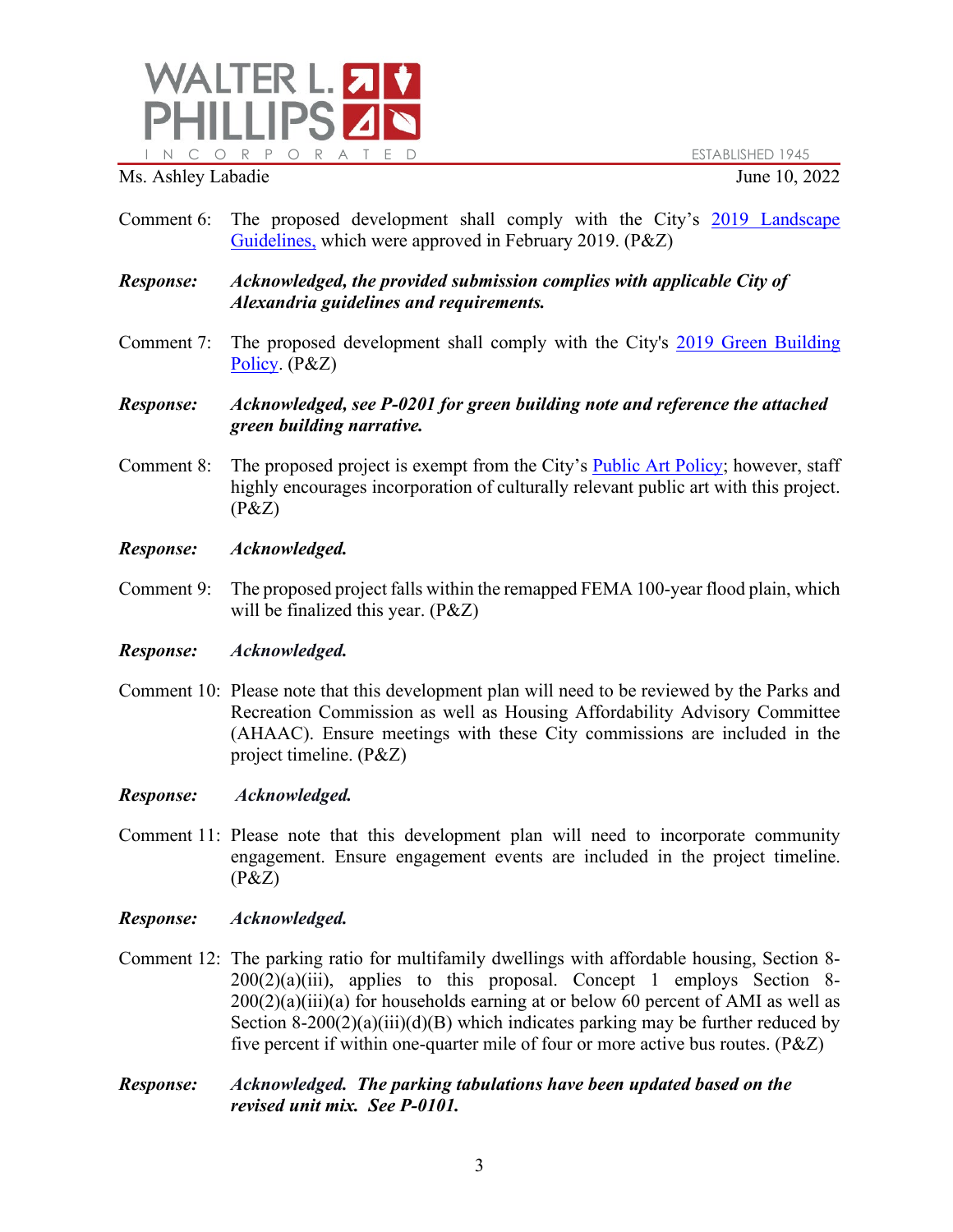

Comment 13: Proposed parking will be further analyzed with future submissions. (P&Z)

*Response: Acknowledged.*

## *Comments:*

- Comment 14: Provide a general schedule of noted Commissions meetings and community events to be held for this project.
	- d. The applicant will continue to engage the Arlandria-Chirilagua neighborhood and the applicable civic associations and provide at least two in-person (virtual if mandated) community engagement event with community leaders and its members. (P&Z)
	- e. One of the community engagement events will discuss the Concept #2 site plan prior to preliminary plan submittal and one will discuss the preliminary plan after submittal. Provide staff with the event information (in English and Spanish) and send the meeting presentation to staff prior to the event. Staff will send out a city eNews for the events. (P&Z)

## *Response: Acknowledged. Please see attached draft entitlement schedule that includes such information.*

- Comment 15: Adjust parking ratios per Section 8-200(2)(a)(iii) as the level of affordability for units is further defined. (P&Z)
- *Response: The parking tabulations have been updated based on the revised unit mix and affordability rates. See P-0101.*
- Comment 16: Provide a narrative of current parking usage describing whether it is adequate, under used, or exorbitant. (P&Z)

## *Response: Please see the attached Trip Generation and Parking Justification Memo from Gorove Slade which include that information in Table 4 and 5 therein.*

- Comment 17: Consider 10 percent parking reduction offered by Section 8-200(2)(a)(iii)(d)(C) by providing a walkability index score of 90-100. (P&Z)
- *Response: Based on review of the surrounding business and amenities, The site does not meet the walkability index score identified in the comment.*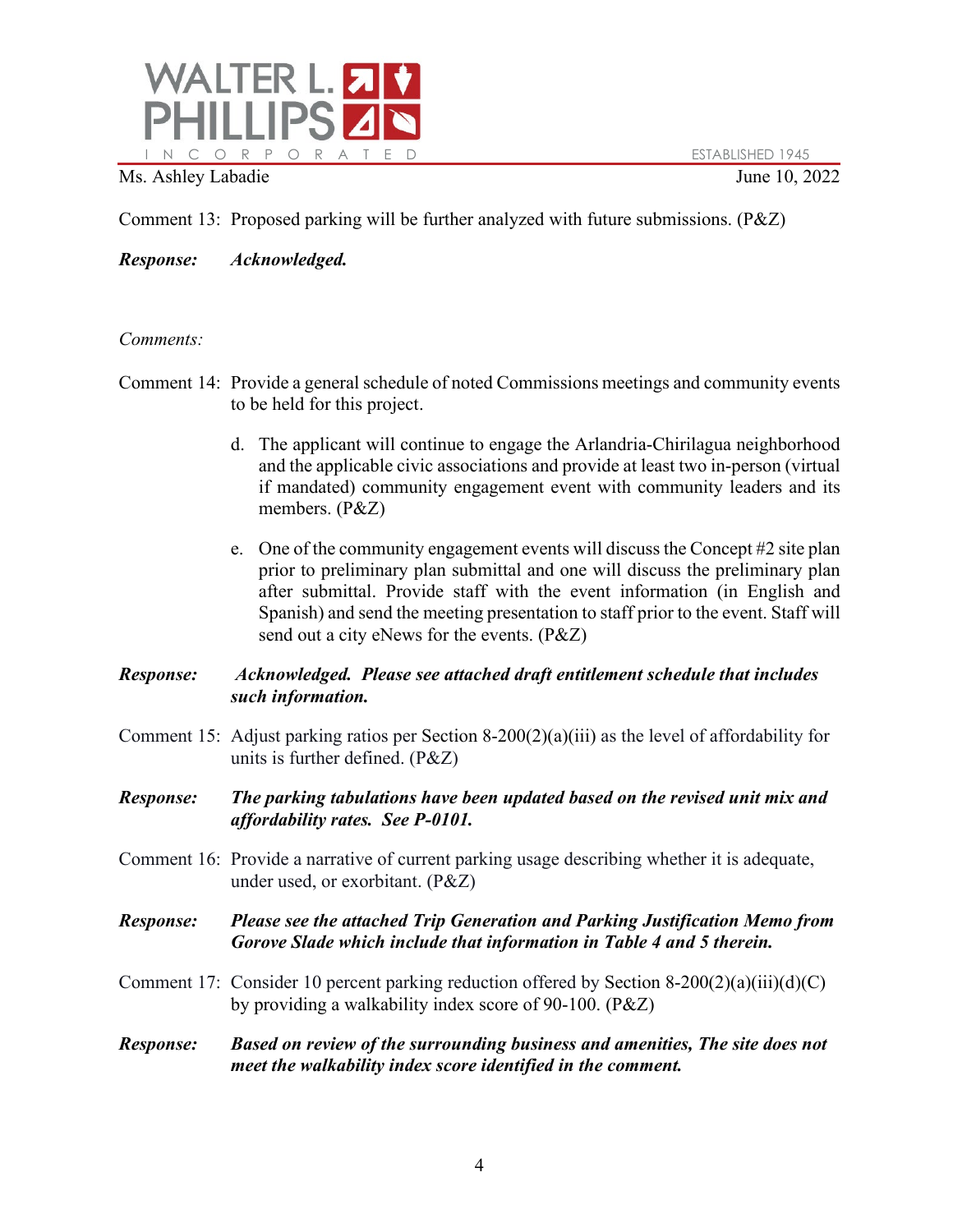

- Comment 18: Provide active uses on the ground floor fronting Elbert Avenue, including but not limited to an indoor community space. Residential use may be provided on the ground floor if constructed one foot above base flood elevation. (P&Z)
- *Response: See Ground Floor Plan A/A1.1 for provided active uses, including managers' offices, entry lobby and community space on the ground floor fronting Elbert Avenue. The finish floor elevation at these locations is at least one foot above base flood elevation.*
- Comment 19: Incorporate a variety of height to avoid abrupt transitions with surrounding existing development. Pursue step backs along Elbert Avenue starting at level four instead of level five. (P&Z)
- *Response: See A2.1 and A3.1 for proposed elevations and sections. A variety of design features have been incorporated into the overall massing in order to transition with the surrounding development, such as:*
	- *The second floor courtyard is oriented toward Elbert Ave to provide a substantial building break along the street frontage.*
	- *The ground floor community room has been given its own prominent entrance and façade as an component of the building massing.*
	- *Terraces at the sixth floor have been provided to lower the massing along Elbert Ave.*
	- *Between the fourth and fifth floors the façade material changes, open balconies and the façade steps in to further step down to the surrounding development*
	- *Balconies as an internal component of the building massing have been provided at the building corners in order to provide more porosity at building corners.*
- Comment 20: Provide a minimum 16' wide streetscape consistent with Neighborhood Residential Streets as shown on pg. 50 of the Arlandria-Chirilagua SAP and the intent of Condition #90 of the SAP. (NPCD)
- *Response: As discussed with Staff, a 16' wide streetscape is now provided including a 6' sidewalk abutting the roadway and a 10' landscape strip behind the sidewalk for street trees (including the retention of two (2) existing trees). See P-0401.*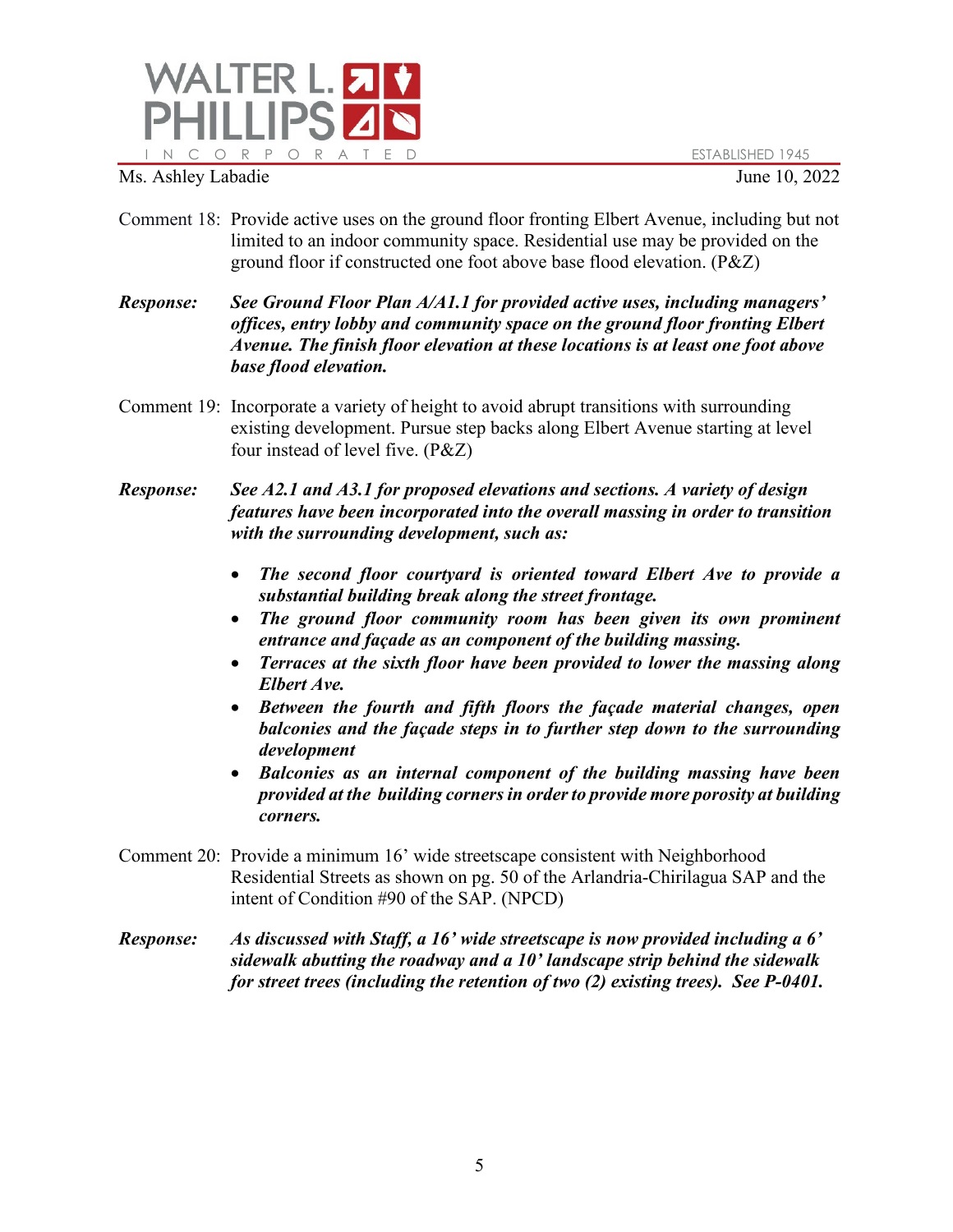



- Comment 21: Show proposed improved sidewalk starting from back of curb to ensure preservation of existing trees along Elbert Avenue to the greatest extent. (P&Z)
- *Response: As discussed with Staff, a 16' wide streetscape is now provided including a 6' sidewalk abutting the roadway and a 10' landscape strip behind the sidewalk for street trees (including the retention of two (2) existing trees). See P-0401.*
- Comment 22: Consolidate drives/curb cuts into one along the south side of the property to preserve existing street trees. (P&Z)
- *Response: The driveways have been consolidated into one driveway on the south side of the property, see P-0401.*
- Comment 23: Move garage entry to the side or rear of the property and provide garage door designs. (P&Z)
- *Response: The garage entry has been moved to the south side of the building utilizing the existing curb cut. see P-0401, A/A1.1 and B/A2.1. A garage door has been shown on the elevation, see B/A2.1.*
- Comment 24: Revise open space calculations in the zoning table to include above ground open space. (P&Z)
- *Response: See updated open space tabulations and graphics on sheets P-0101 and P-0402.*
- Comment 25: Provide a tree survey with tree removal and protection plan consistent with the [2019 Landscape Guidelines.](https://media.alexandriava.gov/docs-archives/recreation/parkplanning/landscapeguidelinesfinalv2final.pdf) (P&Z)
- *Response: See P-1201 for tree protection plan.*
- Comment 26: Evaluate how existing residents use the existing at-grade courtyard as a resident gathering space to inform the design of the proposed at-grade open space along Elbert Avenue. (NPCD)

*Response: Additional details and design will be provided for the above grade open space with the DSUP based on the CLI anticipated programing for the building.*

- Comment 27: Provide the required green building narrative and elements according to the checklist with the next submission. (P&Z)
- *Response: The green building narrative has been provided as a separate document.*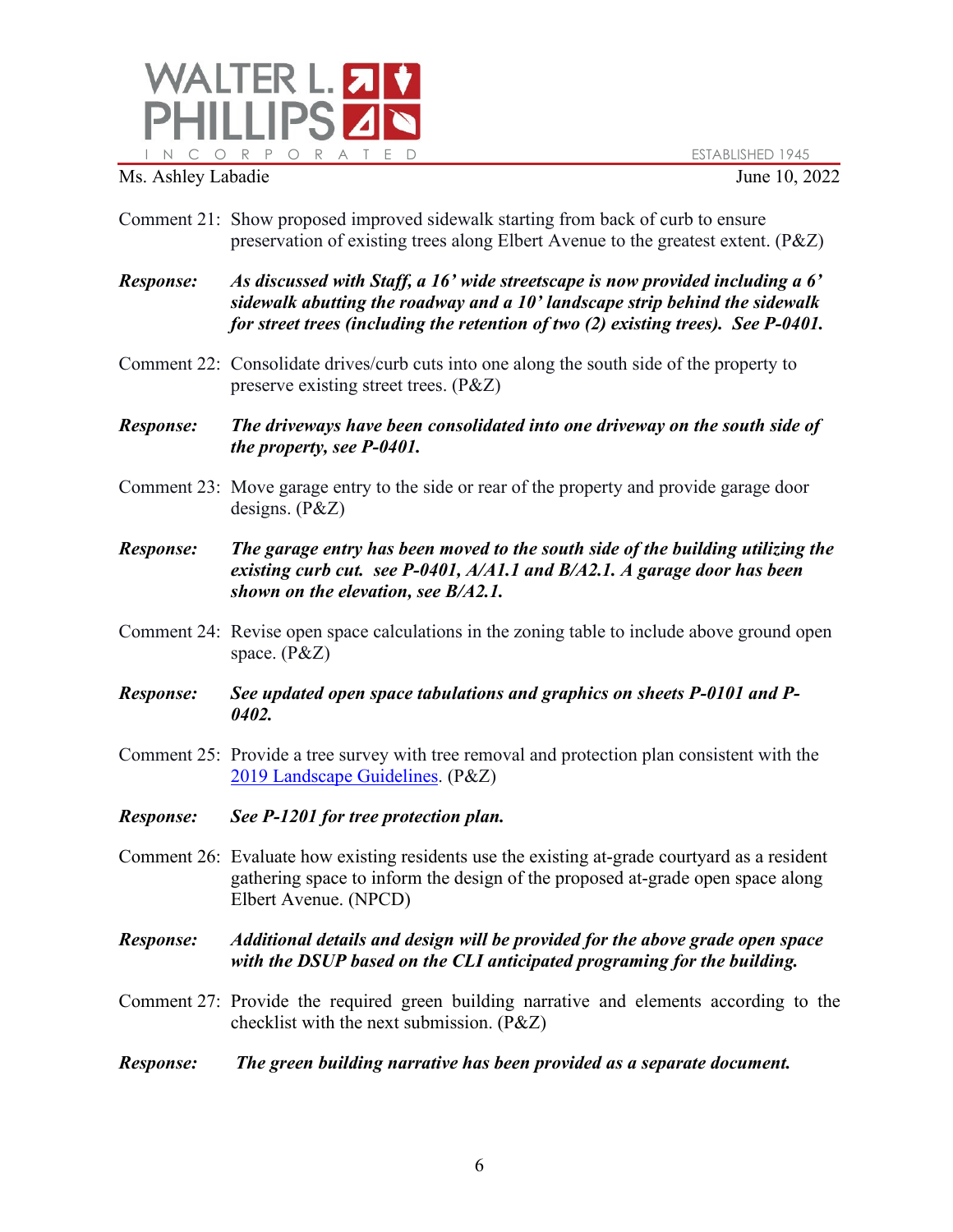

- Comment 28: Proposed Floor Area Ratio and permissible exclusions will be determined per Section 2-145(B) of the Zoning Ordinance. With the next submission provide an FAR breakdown according to the Zoning Ordinance. (P&Z)
- *Response: FAR Calculations are shown on sheet A1.1 and A1.2. Exclusions from FAR are depicted hatched on the floor plans.*
- Comment 29: Provide architectural detail and massing diagrams with the next submission.  $(P&Z)$
- *Response: Architectural elevations are provided on Sheet A2.1. Massing compatibility with neighboring buildings are shown on the sections on sheet A3.1.*

# **A. OFFICE OF HOUSING**

### *Comments:*

Comment 30: It is noted that the applicant is requesting a rezoning to the RMF Zone to redevelop 28 existing committed affordable rental units in order to expand housing opportunity, including deeply affordable housing consistent with the housing priorities of the 2021 Arlandria-Chirilagua Small Area Plan and the mission of [Community Lodgings, Inc,](https://gcc02.safelinks.protection.outlook.com/?url=https%3A%2F%2Fcommunitylodgings.org%2F&data=05%7C01%7CAshley.Labadie%40alexandriava.gov%7C488efc1a387e49d3595808da287e0a03%7Cfeaa9b3143754aeeadccc76ad32a890b%7C0%7C0%7C637866819203052377%7CUnknown%7CTWFpbGZsb3d8eyJWIjoiMC4wLjAwMDAiLCJQIjoiV2luMzIiLCJBTiI6Ik1haWwiLCJXVCI6Mn0%3D%7C3000%7C%7C%7C&sdata=l%2BhoHS1MTwalx12w3C%2BYyuqsPE6sNVPjEhZ3QTTKpFo%3D&reserved=0) in the community. Pursuant to the RMF Zone, one third of the increase in density above the first 0.75 FAR secured through the proposed rezoning, shall be affordable, on average, to households with incomes at 40% of the area median income. With the next submission, the applicant shall identify the breakdown of the level of affordability of the units. (Housing)

- Comment 31: Continue discussions with Housing staff regarding income-targeting and financing of the development concept and coordinate with Housing staff on the timing of Low-Income Housing Tax Credits (LIHTC) applications. (Housing)
- *Response: Acknowledged.*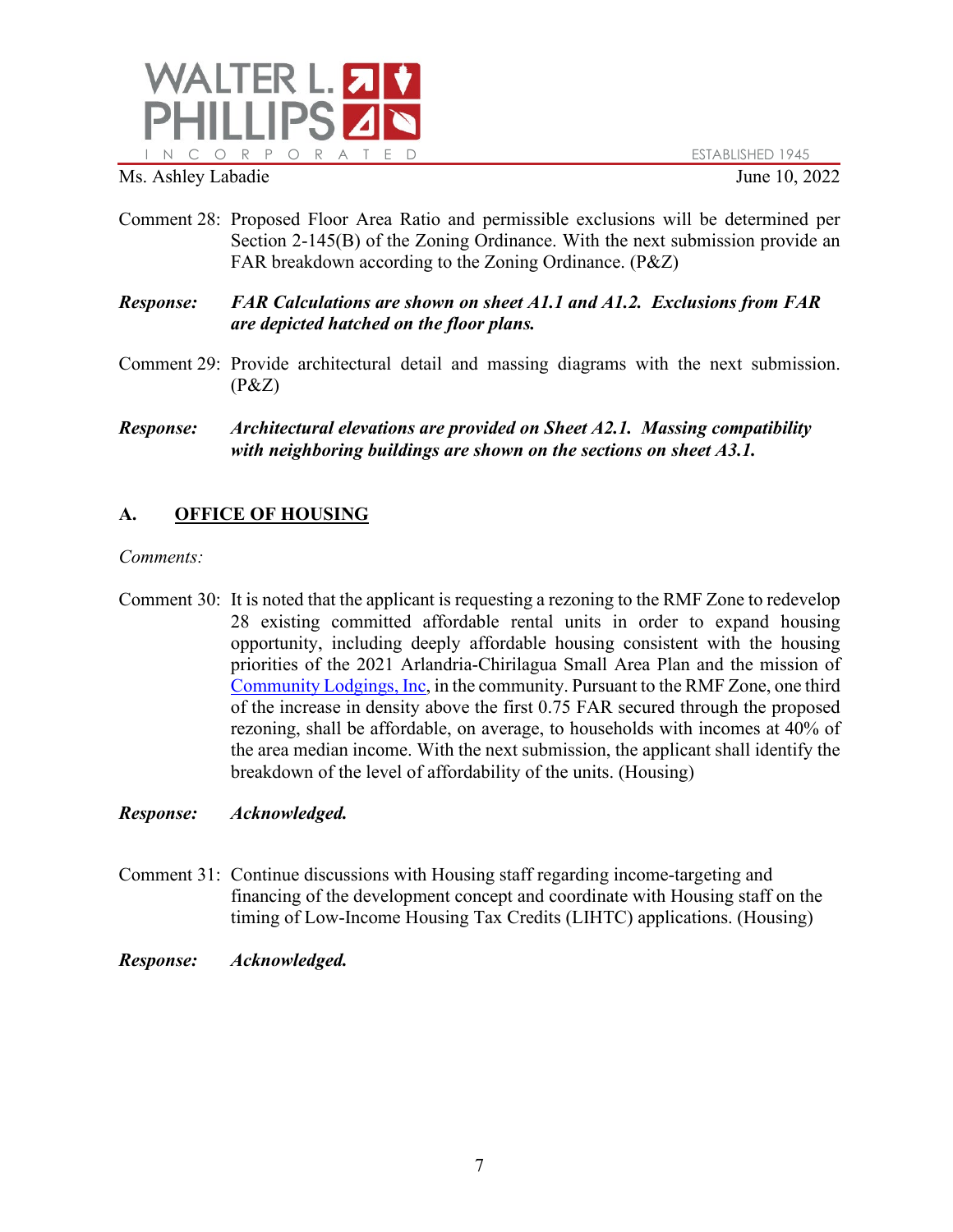

- Comment 32: With the next submission, provide a draft timeline for the completion of Section 106 requirements and the environmental assessment, if applicable, based on federal regulations. (Housing)
- *Response: The Applicant has retained the services of Wetland Studies and Solutions, Inc. to initiate the request for a Project Review from the Department of Historic Resources. Additional information on the schedule will be provided once more information is received as part of that initial process.*
- Comment 33: Include Housing staff in all public community meetings and advise staff on the timing of resident meetings. (Housing)
- *Response: Acknowledged.*
- Comment 34: Submit a draft Affordable Housing Plan, as described in Part C of the City of Alexandria Procedures Regarding Affordable Housing Contributions, at least three weeks prior to the Completeness submission. Following staff review, the applicant will present the Affordable Housing Plan to the Alexandria Housing Affordability Advisory Committee for feedback prior to the application's consideration by Planning Commission. The City's guidelines on AHPs can be accessed online at [https://www.alexandriava.gov/uploadedFiles/housing/info/2019AffordableHousi](https://www.alexandriava.gov/uploadedFiles/housing/info/2019AffordableHousingPlanGuidelines_03.18.19.pdf) [ngPlanGuidelines\\_03.18.19.pdf](https://www.alexandriava.gov/uploadedFiles/housing/info/2019AffordableHousingPlanGuidelines_03.18.19.pdf) (Housing)
- *Response: Acknowledged., it will be provided in accordance with this request.*
- Comment 35: Submit a Relocation Plan consistent with the RMF Zone Tenant Assistance Relocation Policy which requires a draft Relocation Plan be submitted with the Concept 2 submission; the Policy can be accessed online at [https://media.alexandriava.gov/docs](https://media.alexandriava.gov/docs-archives/housing/info/rmfzone=tenantassistancerelocationpolicy=final.pdf)[archives/housing/info/rmfzone=tenantassistancerelocationpolicy=final.pdf.](https://media.alexandriava.gov/docs-archives/housing/info/rmfzone=tenantassistancerelocationpolicy=final.pdf) Following staff review, the applicant will present the Relocation Plan to the Landlord Tenant Relations Board prior to the application's consideration by Planning Commission. (Housing)
- *Response: Acknowledged.*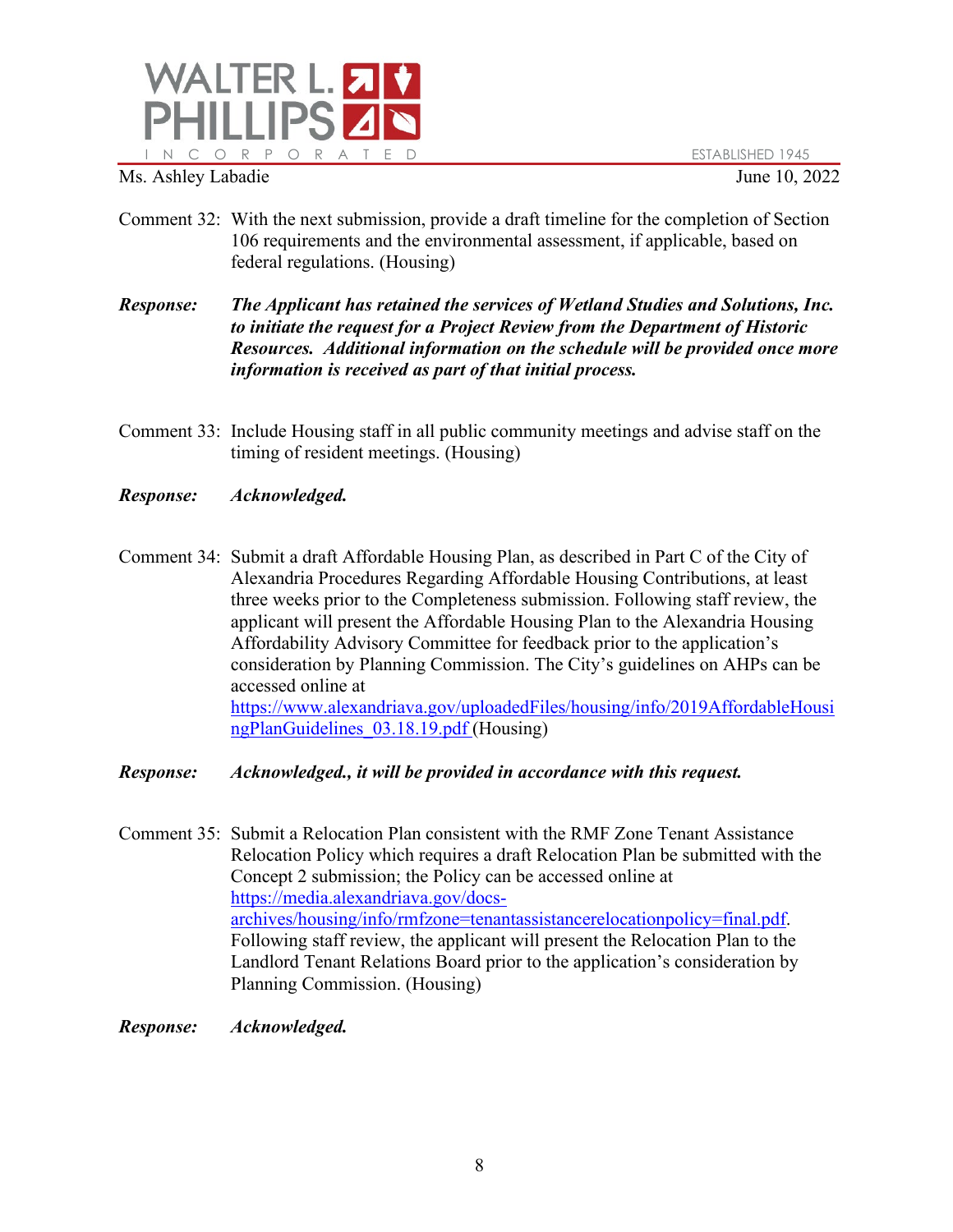

- Comment 36: The applicant is encouraged to incorporate universal design to enable residents to age-in-place and improve the safety and utility of housing for people with disabilities and visitability features to ensure new residential properties are accessible to people regardless of their physical abilities. (Housing)
- *Response: Acknowledged.*

# **B. RECREATION, PARKS, AND CULTURAL ACTIVITIES (RPCA)**

## *Comments:*

- Comment 37: Provide seating and landscaping that can withstand dogs within the at grade open space. (RP&CA)
- *Response: See landscape sheets for conceptual landscape design. Additional details and design will be provided for the at grade open space with the DSUP based on the CLI anticipated programing for the building.*
- Comment 38: Activate the above grade open space with programming such as community garden, areas for grills, picnic areas, and gathering areas to support resident needs. (RP&CA)'
- *Response: Additional details and design will be provided for the above grade open space with the DSUP based on the CLI anticipated programing for the building.*

# **C. TRANSPORTATION & ENVIRONMENTAL SERVICES**

### *Findings:*

Comment 39: Public Works Services have no comments.

- *Response: Acknowledged.*
- Comment 40: Resource Recovery, Dash, and VAWC provided no comments.
- *Response: Acknowledged.*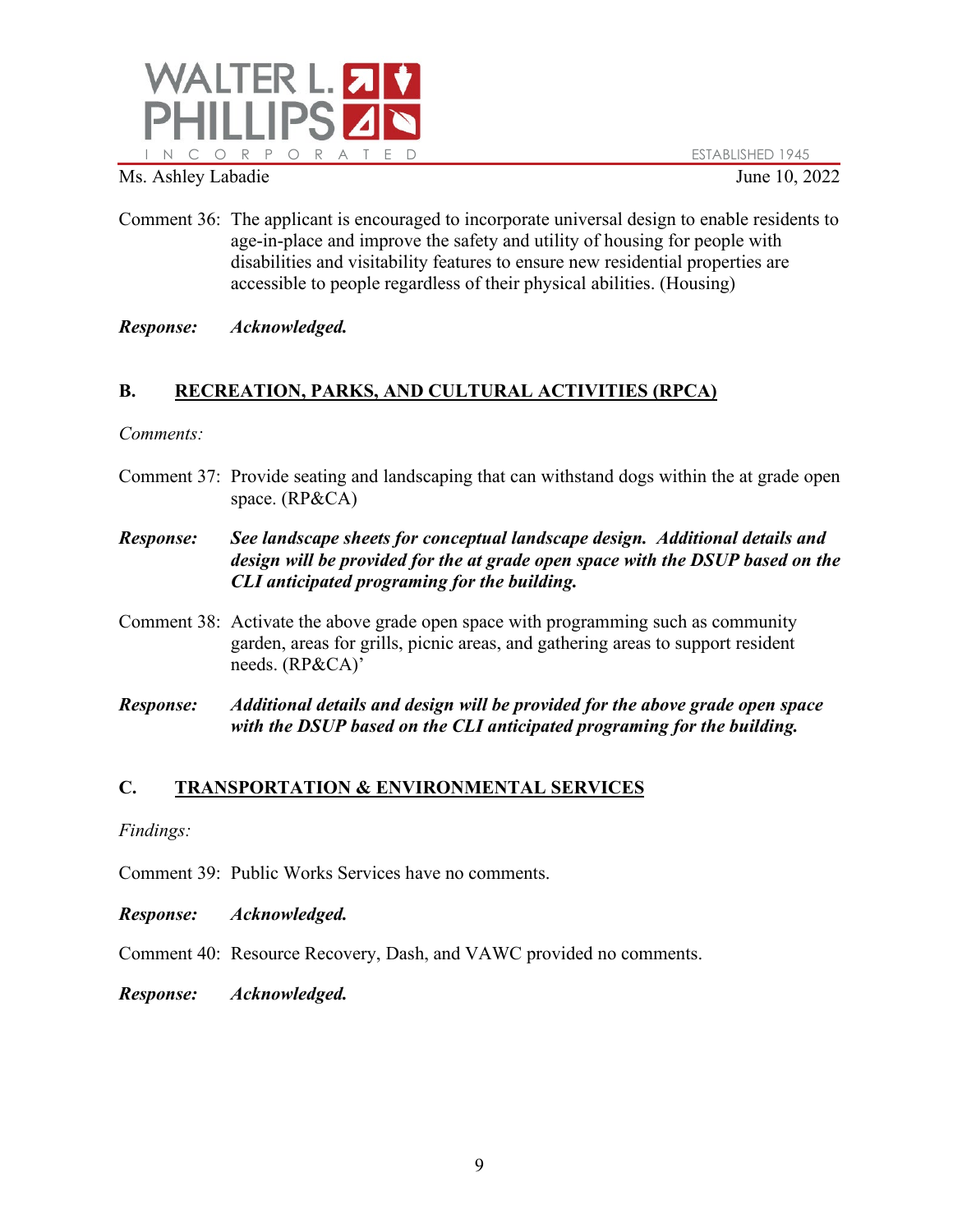

- Comment 41: Explore pushing the building footprint closer to the property line and provide a drive aisle around back for trash pick-up and loading. (Transportation Planning)
- *Response: The building cannot be located closer to the property line due to a deed BRL established with the underlying subdivision. The loading/trash has been relocated to the southern side yard. See C-0401.*
- Comment 42: Consider providing an alley or sidewalk connection through Elbert Avenue to Old Dominion or Charles Avenue. If an alley connection is feasible, consider relocating the loading space and garage entrance from Elbert Avenue. (Transportation Planning)
- *Response: There is no ability to connect to the suggested roads from the applicant's property. Adjacent properties to the west are private and the City has no Rightof-way or easement to connect to.*

### *Comments:*

Complies with Floodplain Requirements. (Floodplain)

- Comment 43: The next submission must be prepared per the requirements of Stage II Concept Submission and Memorandum to Industry 02-09 dated December 3, 2009. (D-ROW)
- *Response: Acknowledged, the provided submission complies with applicable City of Alexandria guidelines and requirements.*
- Comment 44: Provide details and supporting calculations for storm water management design that include adequate outfall analysis. Include a complete drainage area map, in acres, including all off-site drainage areas, supported by an outlined contour map. (D-ROW)
- *Response: The stormwater outfall analysis is now provided on P-0704.*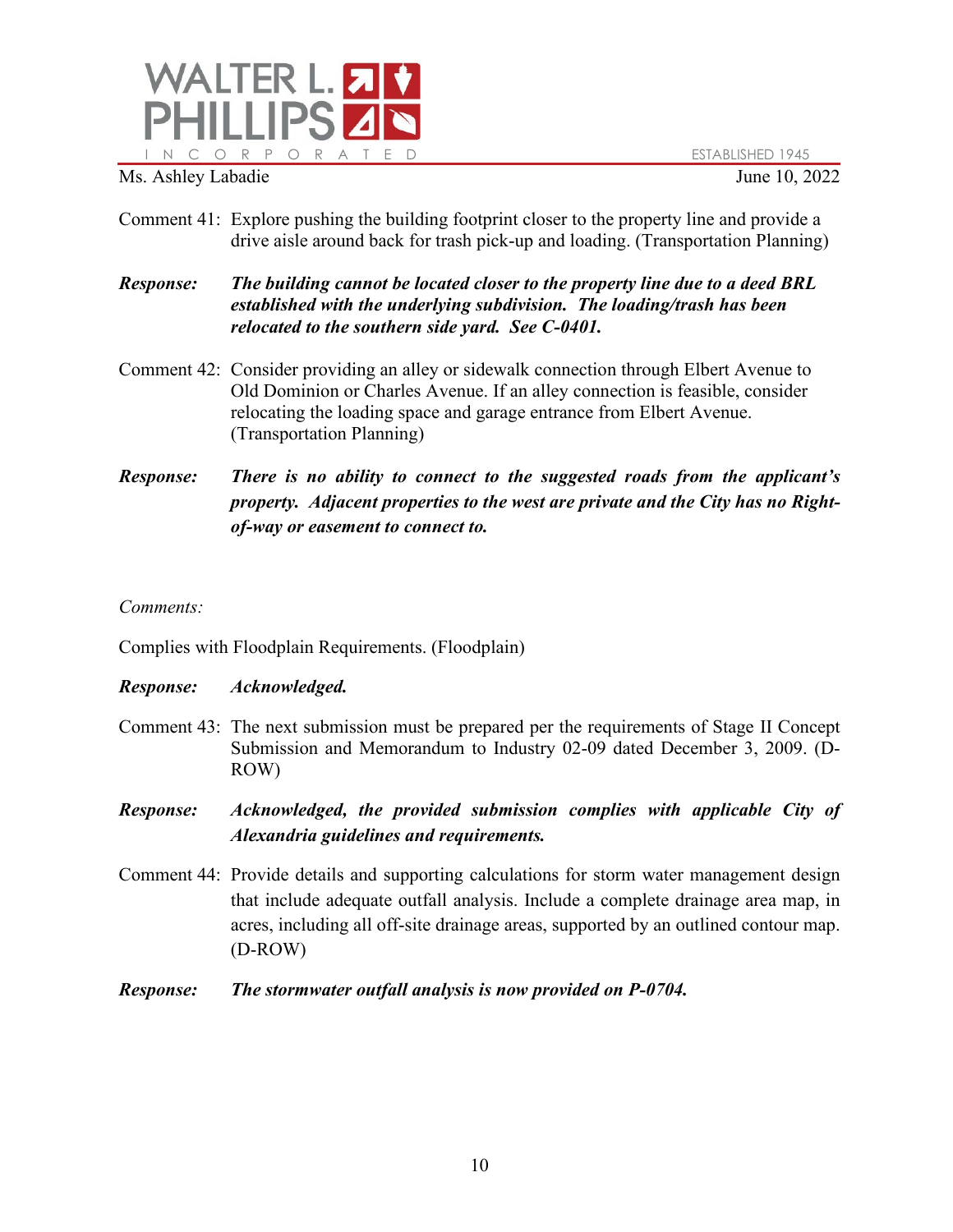

Comment 45: Provide preliminary computations on generation of pre and post development runoff from the site using the rainfall depths for the City of Alexandria as: 1Yr 24 hour = 2.70, 2 Yr 24 hour = 3.20 and 10 Yr 24 hour = 5.20 inches per NRCS (formerly SCS) TR-55 method. The overland relief shall be provided for 100 Yr  $24$  hour = 8.2 inches of rainfall depth in the final site plan. (D-ROW)

## *Response: See P-0702 and P-0703 for stormwater quantity and quality analysis.*

Comment 46: The project will be required to meet the state phosphorus stormwater quality and quantity requirements, as well as the Alexandria water quality volume default as specified in the Environmental Management Ordinance (Article XIII of the City's zoning ordinance). (SWM)

## *Response: See P-0702 and P-0703 for stormwater quantity and quality analysis.*

Comment 47: Per Memo to Industry No. 01-18, a minimum of 65% of the total phosphorus (TP) removal required by the Virginia Stormwater Management Program (VSMP) must be achieved using nonproprietary surface BMPs approved by the Virginia Stormwater BMP Clearinghouse. A maximum of 35% of the TP removal required by the VSMP may be achieved using manufactured treatment devices (MTDs) and/or sand filters approved by the Virginia Stormwater BMP Clearinghouse. Any approved BMP may be used to meet the balance of the Alexandria Water Quality Volume Default (WQVD). MTDs may not be used on single-family detached residential projects. Concept site plan submittals are encouraged to submit conceptual stormwater layouts to ensure plans meet these requirements early in the site plan process. This layout includes approximate locations and types(s) of facilities proposed. Projects must demonstrate compliance with these policies during the site plan process no later than Verification of Completeness for site plans and Final 1 for grading plans. (SWM)

# *Response: A minimum of 65% of the phosphorous requirement is achieved using nonproprietary surface BMPs (urban bio-retention). See P-0701 – P-0703 for conceptual stormwater management analysis.*

Comment 48: Add a sanitary sewer outfall narrative to calculate the sanitary flow from the proposed development site. (Sanitary)

## *Response: Sanitary sewer outfall narrative is provided on P-0201.*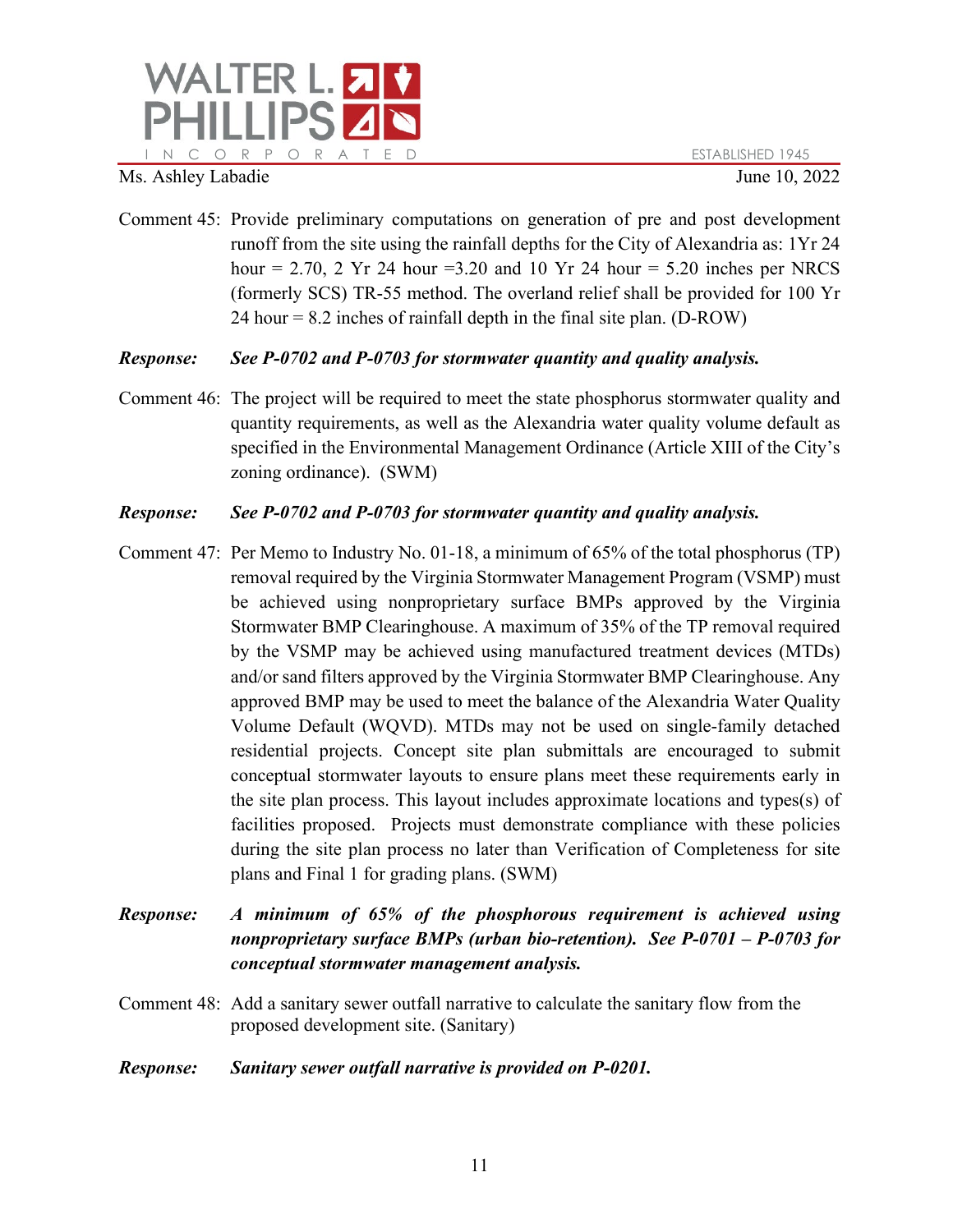

- Ms. Ashley Labadie June 10, 2022
- Comment 49: If the increase in peak sanitary flow from the proposed project is over 10,000 gpd, provide a sanitary sewer adequate outfall analysis (AOA) in accordance with Memo to Industry 06-14 as part of the preliminary plan submission.
	- a) The analysis shall be completed from the tie-in sewer (008413SEWP per City's sewer GIS) to the 30" trunk sewer (009358SEWP per the City's sewer GIS).
	- b) The City maintains a hydraulic model of a portion of its collection system. The applicant may use the flow and survey information for the AOA. The flow and survey data will be provided at the next development plan review submission. (Sanitary)

*Response: Sanitary sewer adequate outfall analysis will be provided with future DSUP application, see note on P-0201.*

- Comment 50: Provide peak hour trip generation (Traffic Engineering)
- *Response: A peak hour trip generation calculation is now provided on P-0101.*
- Comment 51: The two parking spaces at the garage entrance will have a very limited sight distance. Provide an adequate sight distance for the two spaces, otherwise remove the spaces for safety concern. (Traffic Engineering)
- *Response: The new parking garage layout has resolved this issue, see revised turning movements on P-1101 – P-1103.*
- Comment 52: Provide turning movement with car parking in the middle southern parking area. (Traffic Engineering)
- *Response: The new parking garage layout has resolved this issue, see revised turning movements on P-1101 – P-1103.*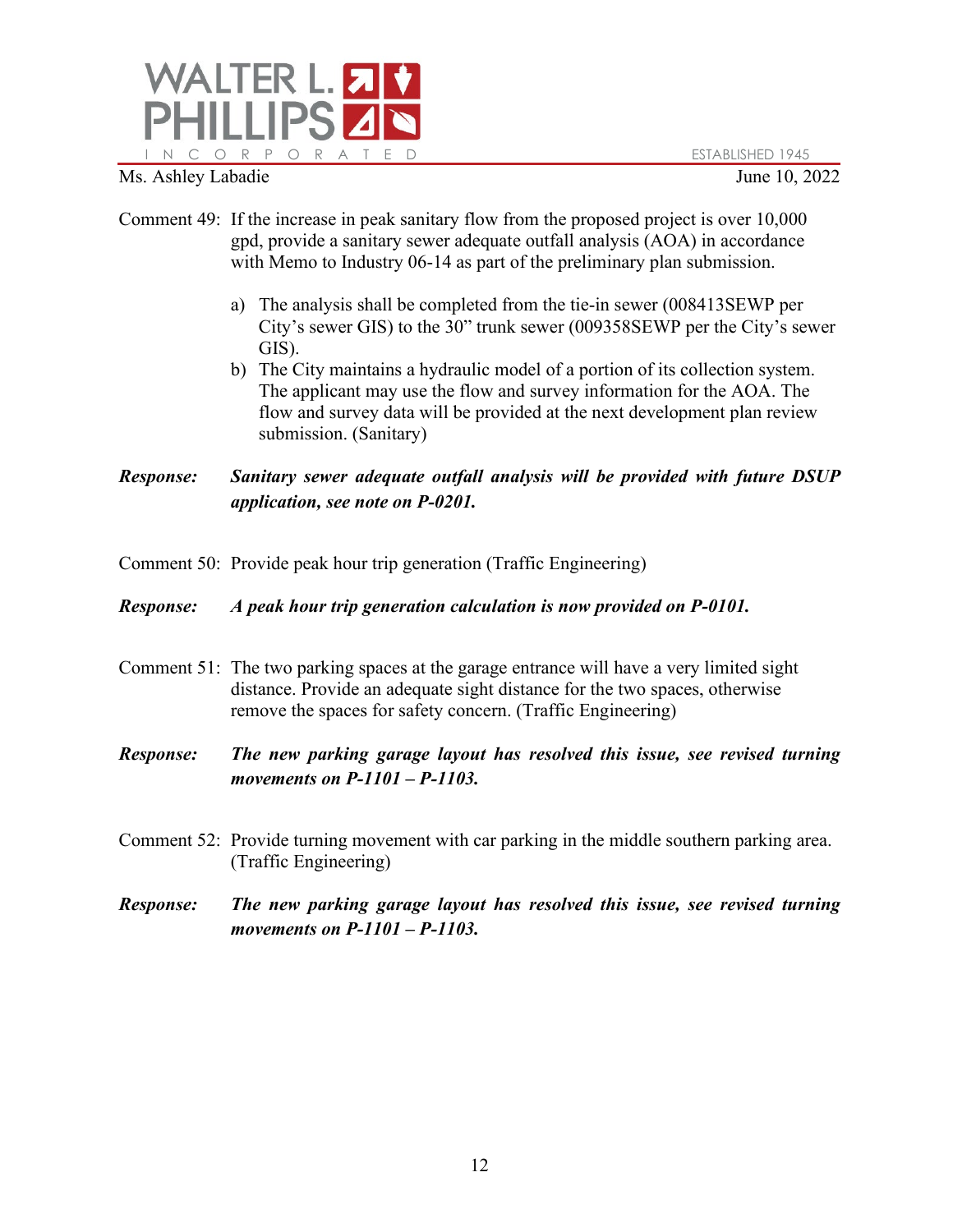

- Comment 53: Provide turning movement getting in and out of loading dock with cars parking along Elbert Avenue (Traffic Engineering)
- *Response: The new layout has resolved this issue, see revised turning movements on P-1101 – P-1103. A no parking sign has been added 15' to the north of the proposed fire hydrant this means no cars will be parking near the curb cut so the loading movements will not experience difficulty maneuvering into/out of the driveway.*
- Comment 54: Provide bike parking consistent with [Alexandria's Bike Parking Requirements.](https://www.alexandriava.gov/uploadedFiles/localmotion/info/gettingaround/Alexandria%20Bicycle%20Parking%20Requirements.pdf) (Transportation Planning)
- *Response: Bike parking computation has been added to P-0101 and bike parking locations are identified on P-0401 and A1.1.*
- Comment 55: Sidewalks shall be flush across all driveway crossings. (Transportation Planning)
- *Response: Acknowledged, the sidewalk/driveway design provided includes a flush sidewalk. See P-0401.*
- Comment 56: Note that EV charging will be expected. The number and level of charging will be determined with conditions for the site. (Transportation Planning)
- *Response: Acknowledged.*
- Comment 57: Provide a trash pickup plan. (Transportation Planning)
- *Response: A note has been added to P-0401 for trash collection.*
- Comment 58: Clarify use of the loading space (e.g., trash, residential). (Transportation Planning)
- *Response: The loading space is used for both trash pick-up and residential use.*
- Comment 59: Expand sidewalk at the site frontage to at least 6' per the [City of Alexandria](https://media.alexandriava.gov/docs-archives/localmotion/info/gettingaround/3---sidewalks-online.pdf)  [Complete Streets Design Guidelines for Sidewalks](https://media.alexandriava.gov/docs-archives/localmotion/info/gettingaround/3---sidewalks-online.pdf) (Transportation Planning)
- *Response: The sidewalk has been expanded to be 6' wide, see P-0401.*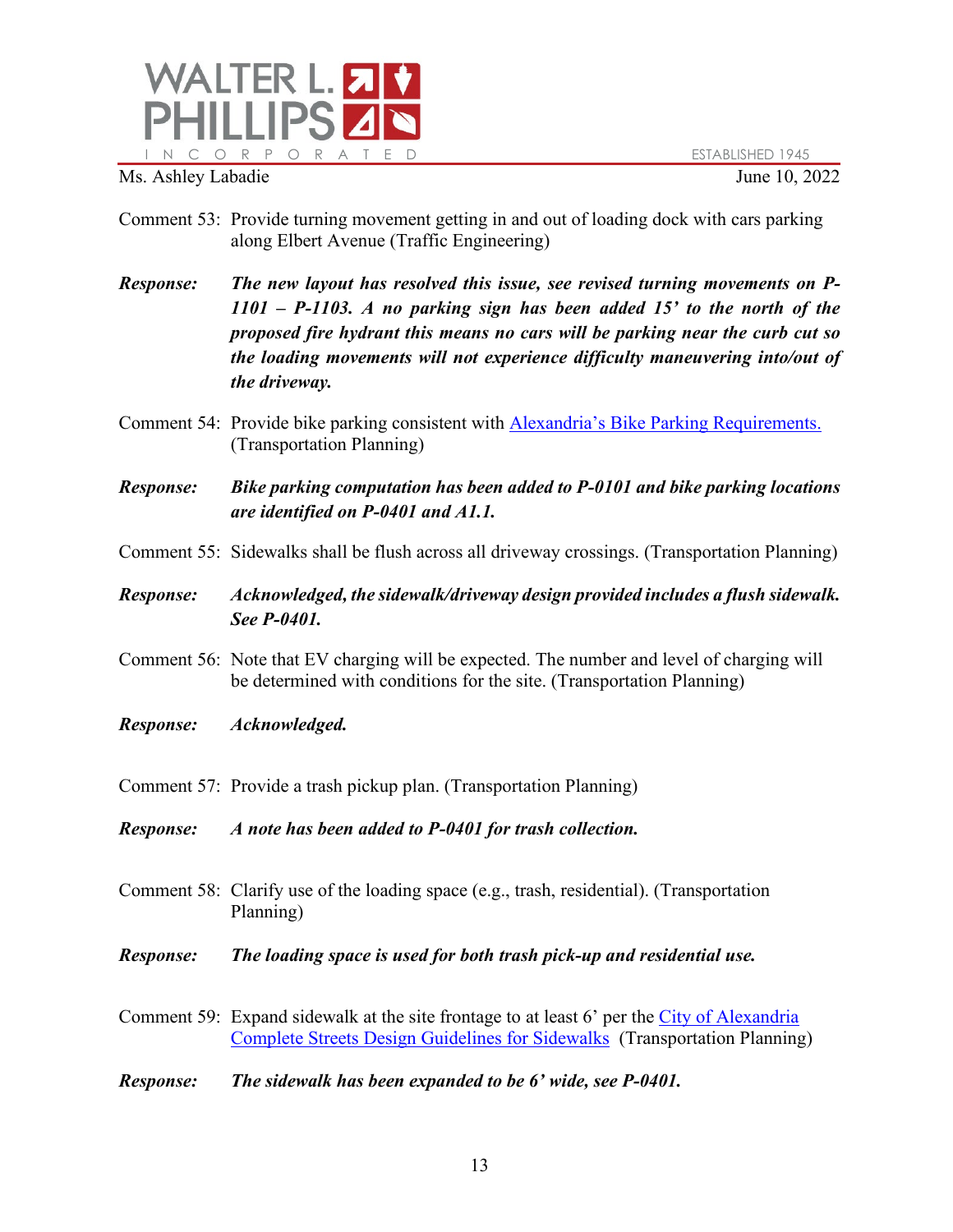

*AlexRenew Comments:*

- Comment 60: Applicant to include the following note on the CDSP plans and the plans issued for construction:
	- a. Contractor shall ensure all discharges are in accordance with City of Alexandria Code Title 5, Chapter 6, Article B.
	- b. Dewatering and other construction related discharge limits to the sewer system are regulated by AlexRenew Pretreatment. Contractor is required to contact AlexRenew's Pretreatment Coordinator at 703-721-3500 x2020. (AlexRenew)

## *Response: The above notes have been added on P-0201.*

Comment 61: Applicant shall coordinate with the City of Alexandria T&ES to ensure that the planned flow does not exceed the City of Alexandria's allotted capacity in AlexRenew's Water Resource Recovery Facility or in the Potomac Interceptor during wet and average flow conditions. (AlexRenew)

- Comment 62: Applicant shall show all existing and proposed sanitary sewer connections on the plans. (AlexRenew)
- *Response: All proposed sanitary sewer connection is now shown on P-0401. The existing sanitary lateral for the site could not be located in the field during the property survey. The contractor will locate the lateral at the time of construction and cap it at the main per City of Alexandria standards.*
- Comment 63: Applicant shall provide calculations for post-development sewer flows from the site per City of Alexandria Memo to Industry 06-14. If the planned flows exceed 10,000 GPD, Applicant shall submit a sanitary sewer outfall analysis. (AlexRenew)
- *Response: Sanitary sewer adequate outfall analysis will be provided with future DSUP application, see note on P-0201.*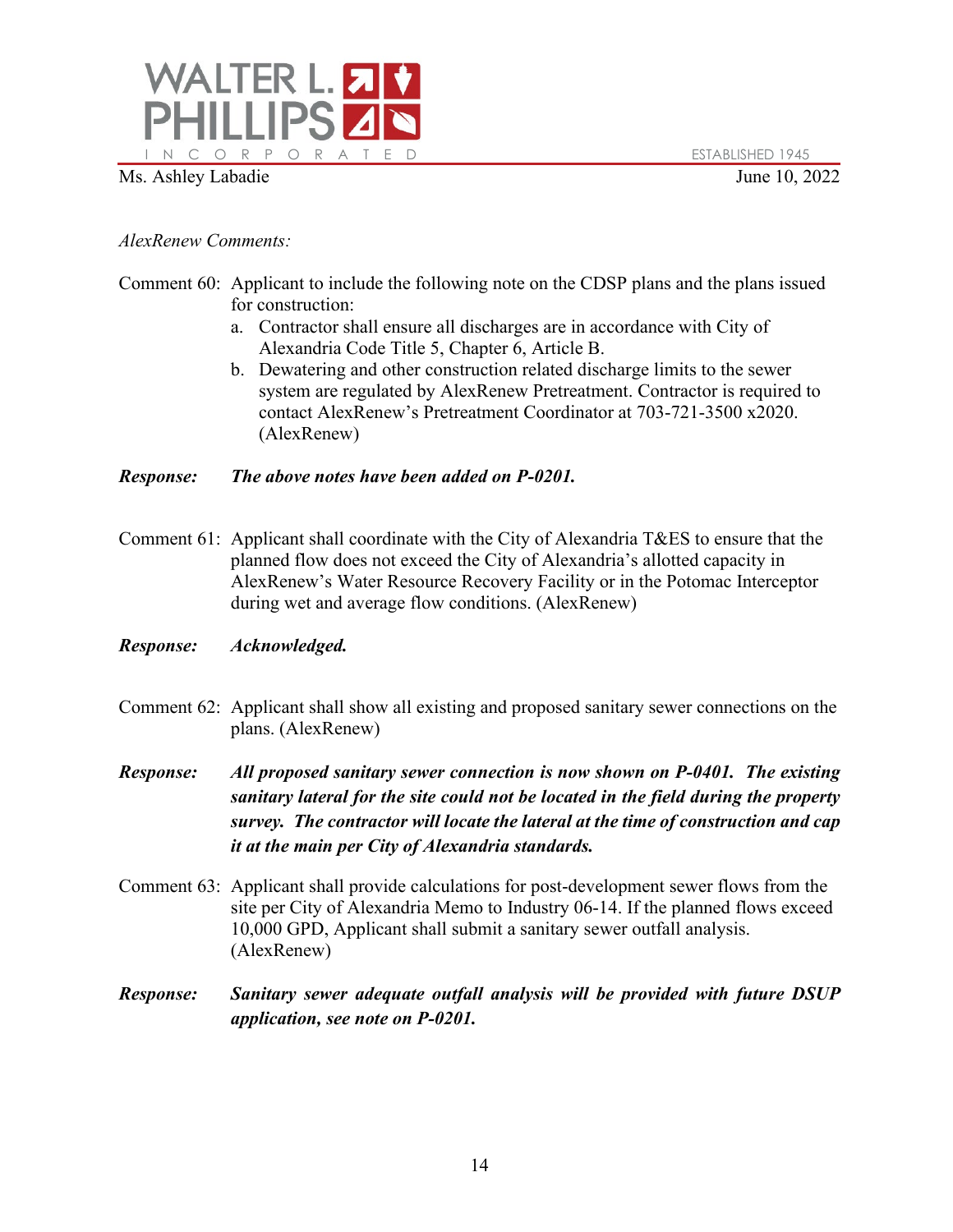

# **D. ARCHAEOLOGY**

# *Findings:*

Comment 64: Based on historic maps, the property at 3908 Elbert Ave. remained vacant from the mid-nineteenth century until the 1940s when the current structures on the property were built. By 1900 the property in question was part of 6 acres owned by Mary E. Brand (or Brandt). Evidence suggests that Brandt did not live on the property but rented it out. Later maps indicate that a dwelling house (presumably built in the early twentieth century stood a mere 75 ft. to the west of the west boundary of the property. Given the proximity of a dwelling house, the subject property could contain evidence of late-nineteenth and early twentieth century Alexandria.

## *Response: Acknowledged.*

## *Conditions:*

- Comment 65: The statements in archaeology conditions below shall appear in the General Notes of all site plans and on all site plan sheets that involve demolition or ground disturbance (including Basement/Foundation Plans, Demolition, Erosion and Sediment Control, Grading, Landscaping, Utilities, and Sheeting and Shoring) so that on-site contractors are aware of the requirements:
	- a. The applicant/developer shall call Alexandria Archaeology immediately (703- 746-4399) if any buried structural remains (wall foundations, wells, privies, cisterns, etc.) or concentrations of artifacts—particularly pieces of worked quartz, quartzite, or Indian pottery—are discovered during ground disturbing activities. Work must cease in the area of the discovery until a City archaeologist comes to the site and records the finds.
	- b. The applicant/developer shall not allow any metal detection to be conducted on the property, unless authorized by Alexandria Archaeology.

## *Response: The above notes can be found on P-0101.*

*Archaeology Code:*

Comment 66: All required archaeological preservation measures shall be completed in compliance with Section 11-411 of the Zoning Ordinance.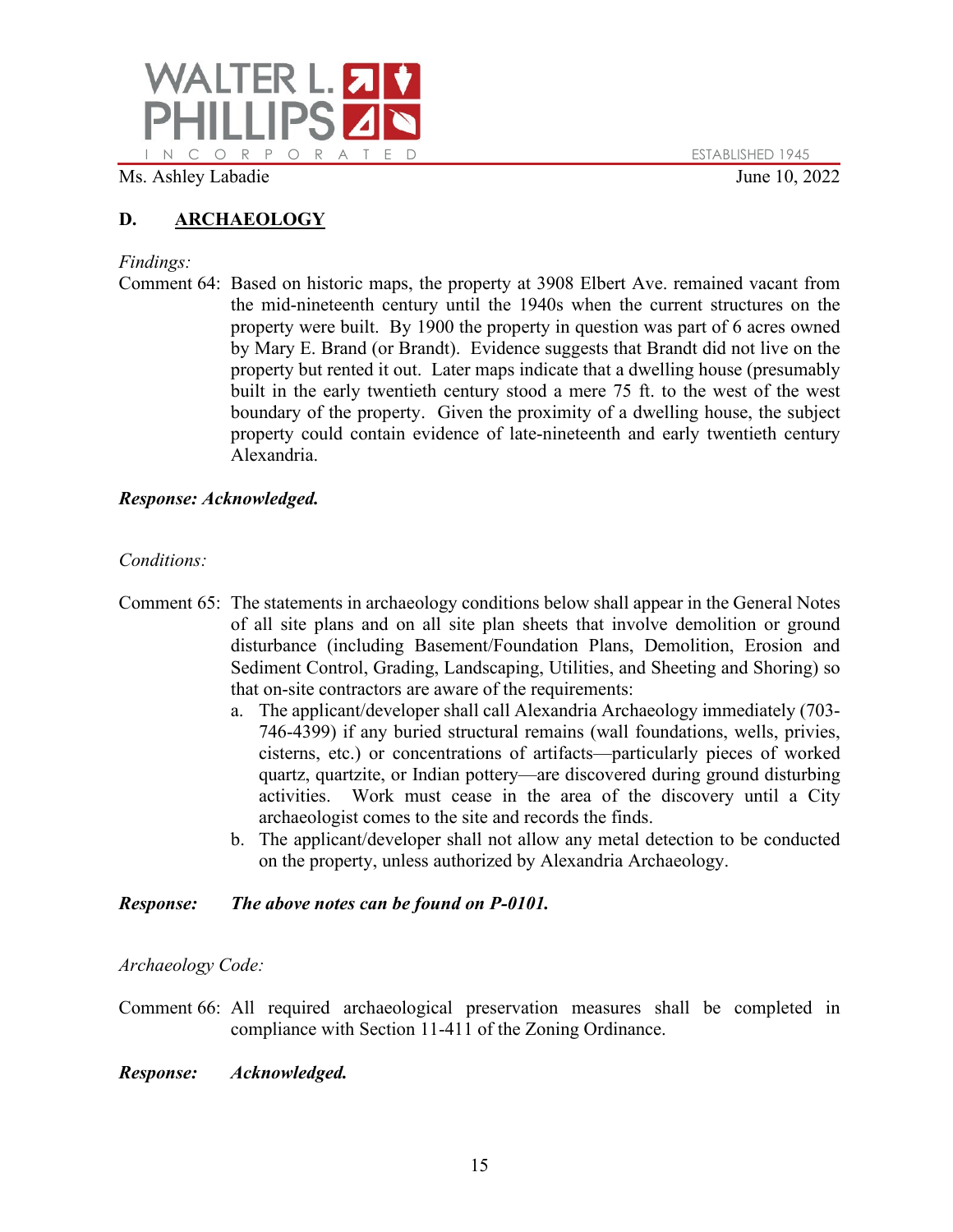

# **E. CODE ADMINISTRATION**

*Comments:*

- Comment 67: A building permit and plan review are required prior to the start of construction. (Code)
- *Response: Acknowledged.*

# **F. FIRE DEPARTMENT**

### *Findings:*

Comment 68: The following comments are for concept 1 Stage 1 Rev. 1 only. Additional comments may be forthcoming or current comments deleted once the Applicant provides supplemental information for review. Please direct any questions to Ray Overkott at 703-746-4256 or [raymond.overkott@alexandriava.gov.](mailto:raymond.overkott@alexandriava.gov)

> **Note:** Attached are the Fire Department Construction Requirements. Please review and share the document with the General Contractor for review and to reference throughout the project.

### *Response: Acknowledged.*

- Comment 69: All new fire hydrants on city streets shall be City owned and maintained. All hydrants on private streets shall be owned, inspected, tested, and maintained by the property owner or their representative.
- *Response: A fire hydrant has been added to P-0401 and is located in the public right-ofway (City owned/maintained).*

*Recommendations:*

- Comment 70: To improve fire department operational capabilities and where practicable, it is recommended that all stairways extend to the roof level for direct access to the roof.
- *Response: Acknowledged.*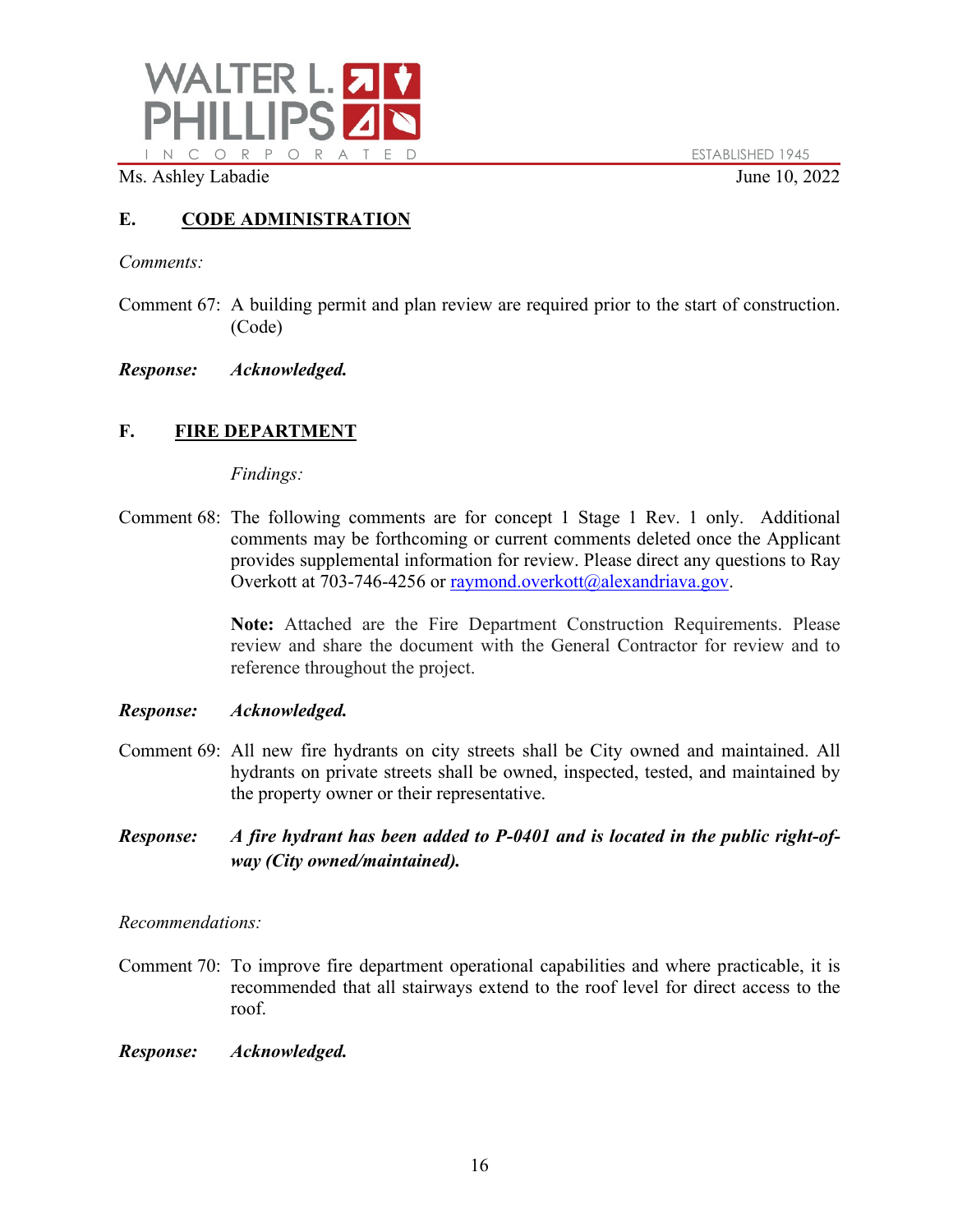

- Comment 71: In the event an existing building will be razed, contact the Alexandria Fire Department Training Division at 703-746-5265 or 703-746-5194 during the Final Site Plan review to discuss utilizing the structure(s) for training exercises prior to demolition. If such an agreement can be reached, conditions of use between the parties and a hold harmless agreement will be provided to the owner or their representative.
- *Response: Acknowledged.*

*Code:*

- Comment 72: The Applicant shall provide a separate Fire Service Plan which illustrates **where applicable**: a) emergency ingress/egress routes to the site; b) one fire department connection (FDC) for buildings under 5 stories or under 55 feet; two sufficiently remote FDC's for buildings 5 stories or more and over 55 feet; with one FDC located on the address side of the building; c) FDC's located within one hundred (100) feet of any existing or new fire hydrants d) new fire hydrants installed not less than forty (40) feet from building e) on site fire hydrants spaced with a maximum distance of three hundred (300) feet between hydrants and the most remote point of vehicular access on site; f) emergency vehicle easements (EVE) around the building with a minimum width of twenty-two (22) feet; g) the location and size of the separate fire line(s) for the building fire service connection and fire hydrants.
- *Response: A new fire hydrant and two (2) remote FDCs are now provided on the plans. See P-0401 and P-1301.*
- Comment 73: The Applicant shall provide a building code analysis with the following building code data on the plan: a) use group; b) number of stories; c) type of construction; d) floor area per floor; e) fire protection plan. This information will determine if item 7 requirements apply.
- *Response: See P-1301 for building code analysis.*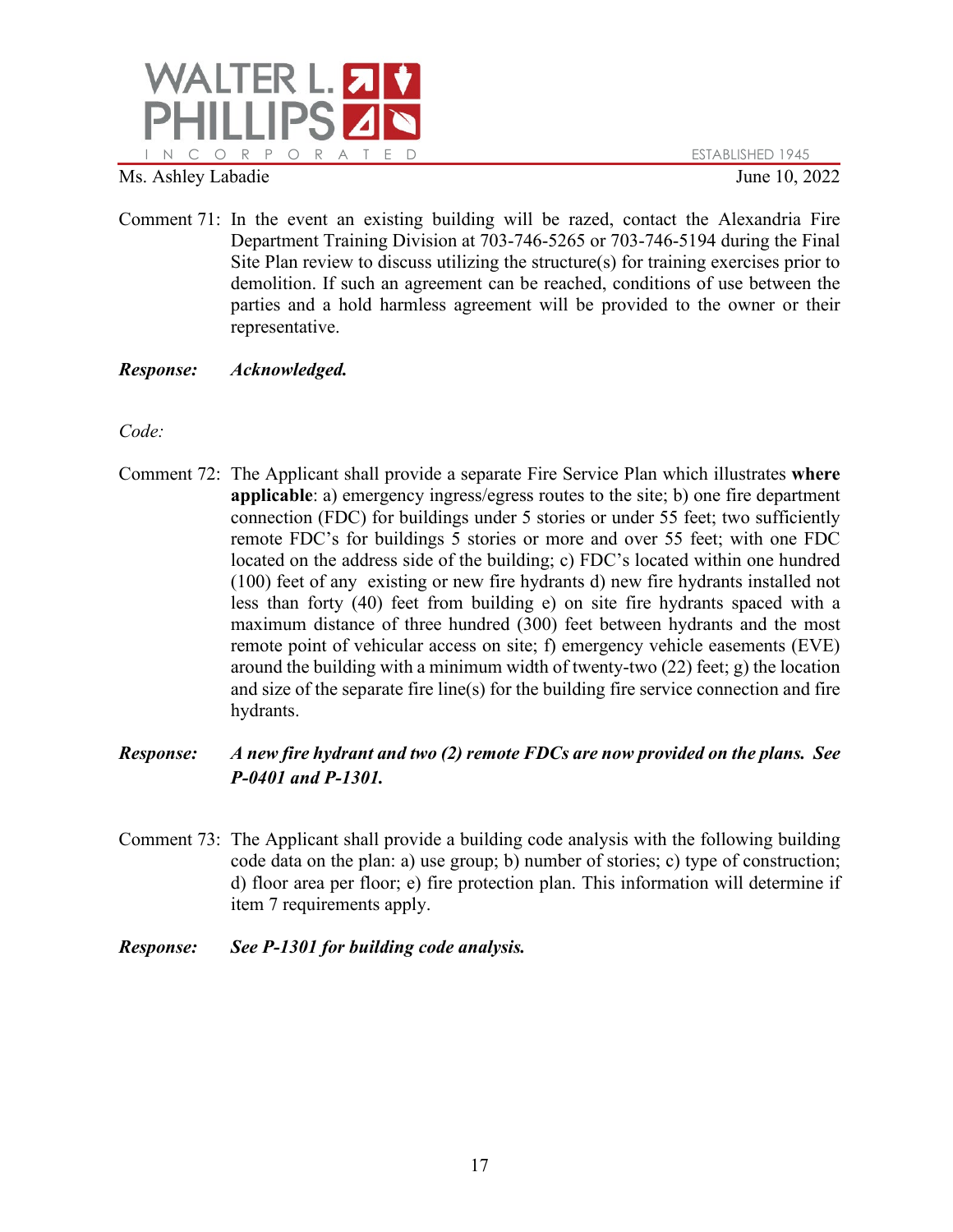

Comment 74: If building or structure is over 50 feet in height, it is required to have ladder truck access to 48% perimeter of the buildings by public roads or recorded emergency vehicle easements (EVE). For a building face to be considered accessible by a ladder truck the curb line shall be at least 15 feet and no more than 30 feet from the face of the building. Alternatives that demonstrate equivalency to this requirement will be considered on a case by case basis. Equivalency may be demonstrated through methods outlined in the City Fire Prevention Code Appendix D. All elevated structures designated as an EVE shall be designed to AASHTO HS-20 loading.

# *Response: The applicant will provide enhanced building design features as allowed under City code in lieu of 48% ladder truck access. See P-1301 for compliance narrative.*

- Comment 75: The Applicant shall provide two wet stamped copies of the fire flow analysis performed by a certified licensed fire protection engineer to assure adequate water supply for the structure being considered. The fire flow analysis shall be based on the ISO *Guide for Determination of Needed Fire Flow Edition* 06-2014. The two copies shall be submitted to Alexandria Fire Department, Fire Station 210 C/O Acting Supervisor Raymond Overkott 5255 Eisenhower Avenue Alexandria, Va. 22304.
- *Response: Acknowledged. Needed fire flow calculation will be provided at the time of Final Site Plan.*
- Comment 76: A Knox Box Rapid Entry key access system shall be installed to facilitate building entry by fire department personnel during an emergency. The size and number of Knox Boxes, number of key sets, and required keys or access devices shall be determined by Alexandria Fire Department personnel.
- *Response: Acknowledged.*
- Comment 77: An Applicant for construction of any building or structure, or addition to any building or structure, more than 10,000 square feet shall contact the City of Alexandria Radio System Manager in the Department of Emergency Communications prior to submission of a final site plan. The proposed project shall be reviewed with the Radio System Manager for compliance with City of Alexandria public safety radio communications requirements. The minimum requirements follow: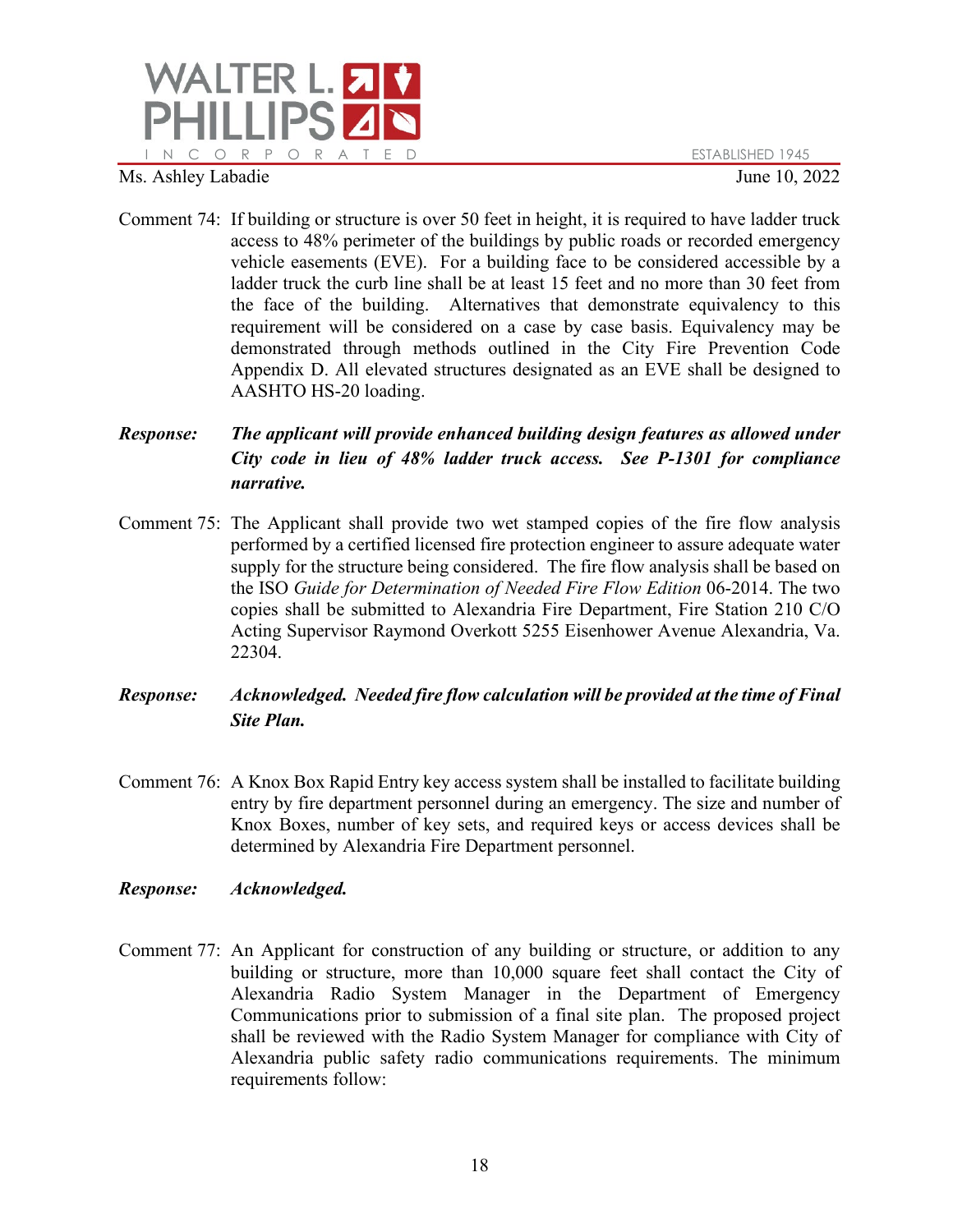

- a. The design shall allow penetration of radio signals in the 806 to 815 MHz and 851 to 860 MHz frequency range.
- b. The design shall support minimum signal reception strength of -95 dBm, on signals transmitted from the radio system, when received within 90 percent or greater of each floor area.
- c. The design shall support minimum signal reception strength of -95 dBm on signals received by the radio system, when transmitted at a power level of 3 watts (35dBm) from within 90 percent or greater of each floor area.
- d. Areas deemed critical by the City of Alexandria, such as fire control rooms, exit stairways, and exit passageways shall provide 99 percent coverage or greater with minimum received strength of -95 dBm.
- e. If the building or structure fails to meet the above criterion the Applicant shall install, to the satisfaction of the Radio System Manager and in compliance with relevant building codes, a radio frequency amplification and distribution system designed to meet the above requirements. Amplifiers and any other powered equipment must consist of two power sources:
- f. Primary Source: Dedicated branch circuit.
- g. Secondary Source: Battery backup capable of powering the system for 12 hours at 100 percent capacity.
- h. The public safety radio communications system control panel shall provide a "signal booster failure" output that shall be connected and report a supervisory signal to the fire alarm system and annunciation panel if provided.
- i. Final testing and acceptance of amplification systems shall be reviewed and approved by the Radio System Manager.
- j. The building or structure shall be tested annually for compliance with City of Alexandria public safety radio communication requirements. Test results shall be submitted to the Radio System Manager. (Eric Parker, 703-746-1863 or [radiomanager@alexandriava.gov](mailto:radiomanager@alexandriava.gov)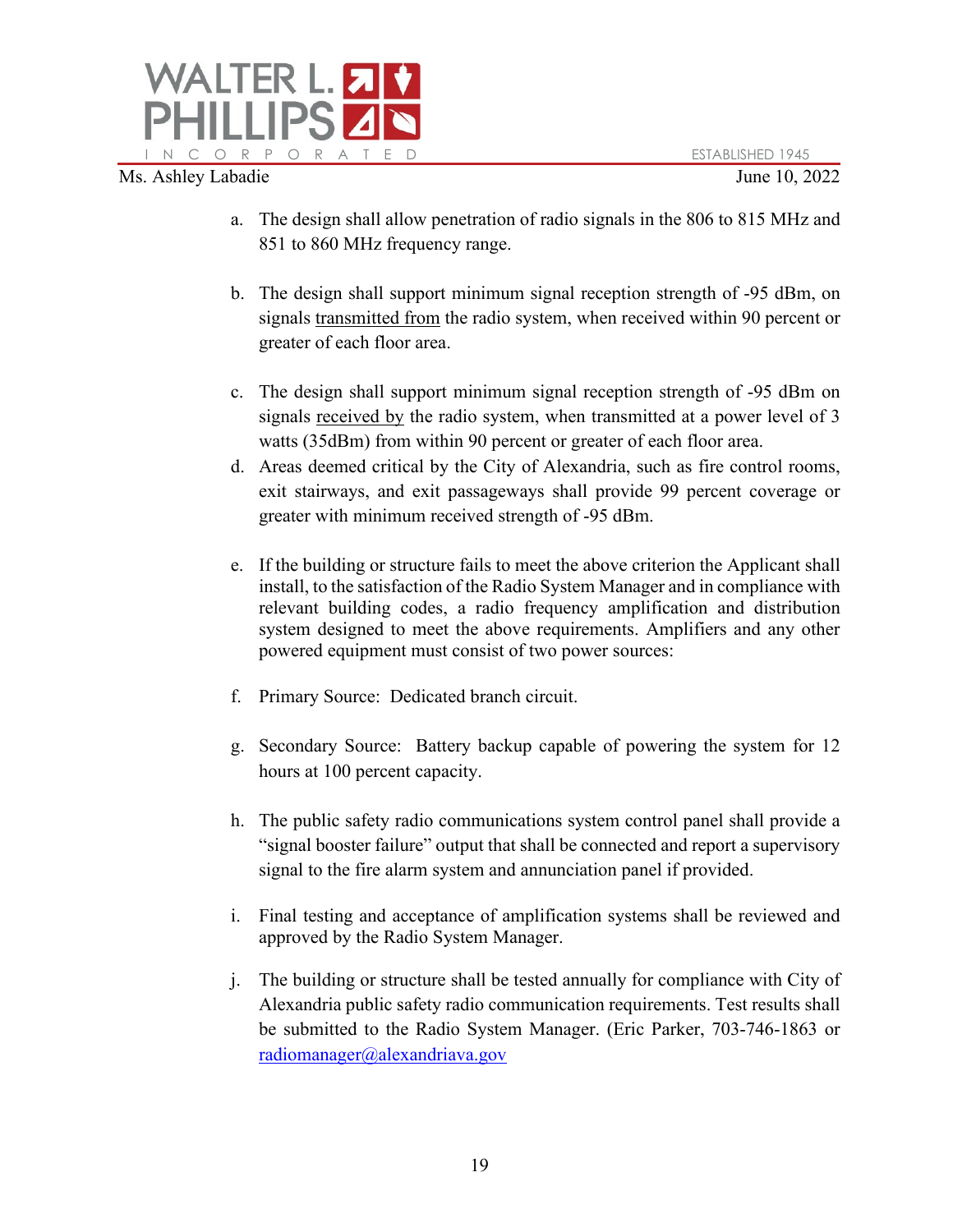

- Comment 78: The fire service plan shall show placement of emergency vehicle easement signs. See sign detail and placement requirements are as follows:
	- a. Emergency vehicle easements shall be a minimum of 22 feet across the travel lane. The emergency vehicle easement shall provide access to strategic areas of the building and fire protection systems. Curbing and street components shall conform to the standards established by Transportation and Environmental Services and this document for emergency vehicle easements.
	- b. Emergency vehicle easement signs shall be metal construction, 12-inches wide and 18 inches in height. Provide red letters on reflective white background with a 3/8-inch red trim strip around the entire outer edge of the sign. The lettering shall say "NO PARKING," "FIRE LANE," "EM. VEH. EAS," and "City of Alex.," Lettering size shall be as follows: "NO PARKING" - 2 inches, "FIRE LANE" -  $2\frac{1}{2}$  inches. EM. VEH. EAS. - 1 inch, CITY OF ALEX. -  $\frac{1}{2}$  inch. Directional Arrows - 1 inch by 6 inches solid shaft with solid head - 1½ inches wide and 2 inches deep (For examples, see Figures D102.1, D102.2, and D<sub>102.3</sub>). Signs shall be mounted with the bottom of the sign 7 feet above the roadway and shall be properly attached to a signpost or other approved structure such as designated by the fire official. Posts for signs, when required, shall be metal and securely mounted. Signs shall be parallel to the direction of vehicle travel and posted so the directional arrows clearly show the boundaries and limits of the Emergency Vehicle Easement. In areas where emergency vehicle easements involve two-way traffic, double mounted signs shall be provided. The maximum distance between signs shall be 100 feet. Other special signs or modifications to emergency vehicle easement signs shall be approved by the fire official.
	- c. Where curbing is a component of the emergency vehicle easement, the curbing construction shall conform to weight and grade requirements for vehicular traffic. In no circumstances shall a raised curb be in the path of travel in an emergency vehicle easement. Where a mountable curb is provided as part of an emergency vehicle easement, emergency vehicle easement signs shall be posted at the point nearest the edge of the emergency vehicle easement, but in no case within the clear width of the emergency vehicle easement. Except for flush curbs, any fire department access points that require fire apparatus to mount a curb shall conform to the modified 3-inch curb design standard MOD CG-3 or MOD CG-7 design as shown.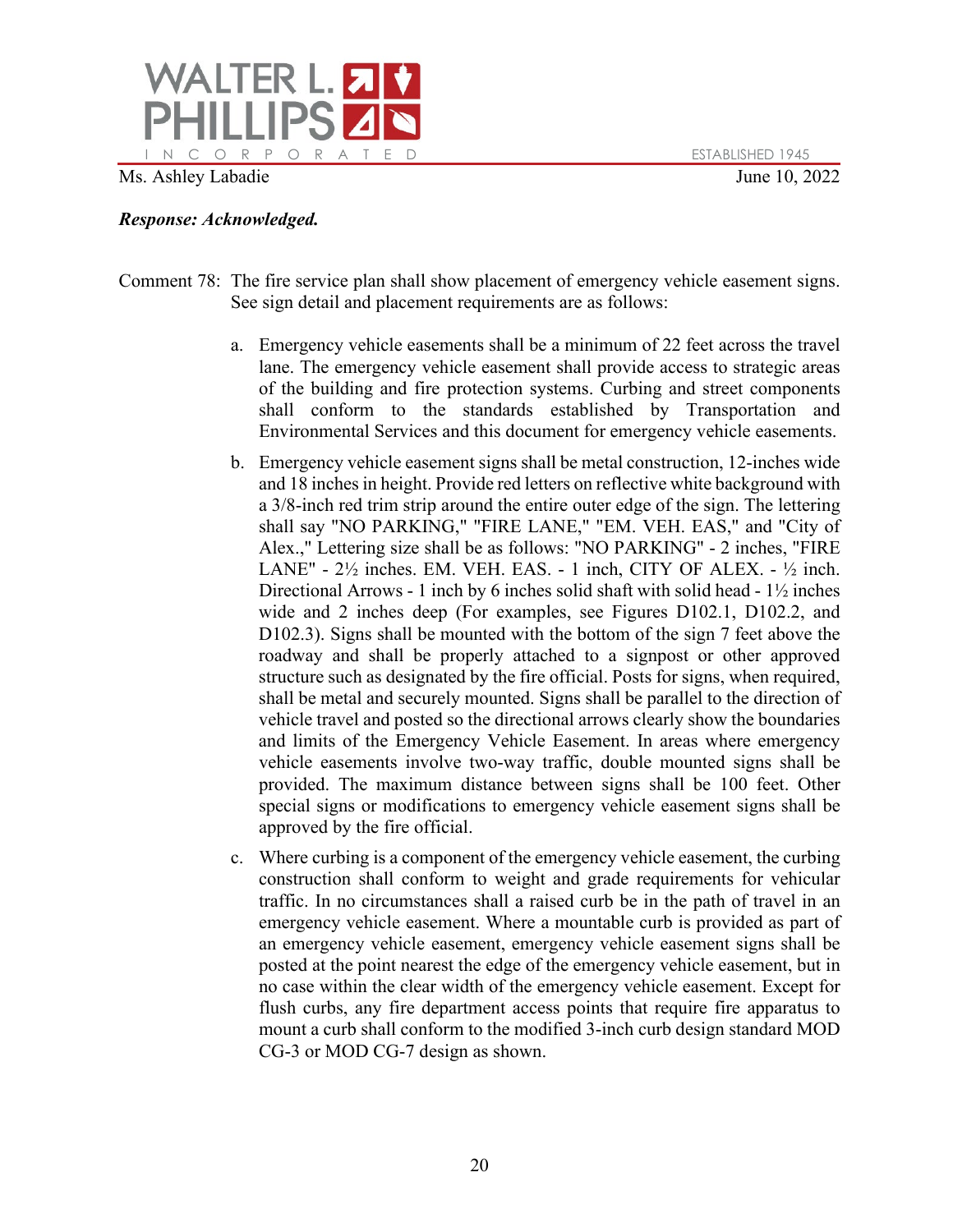

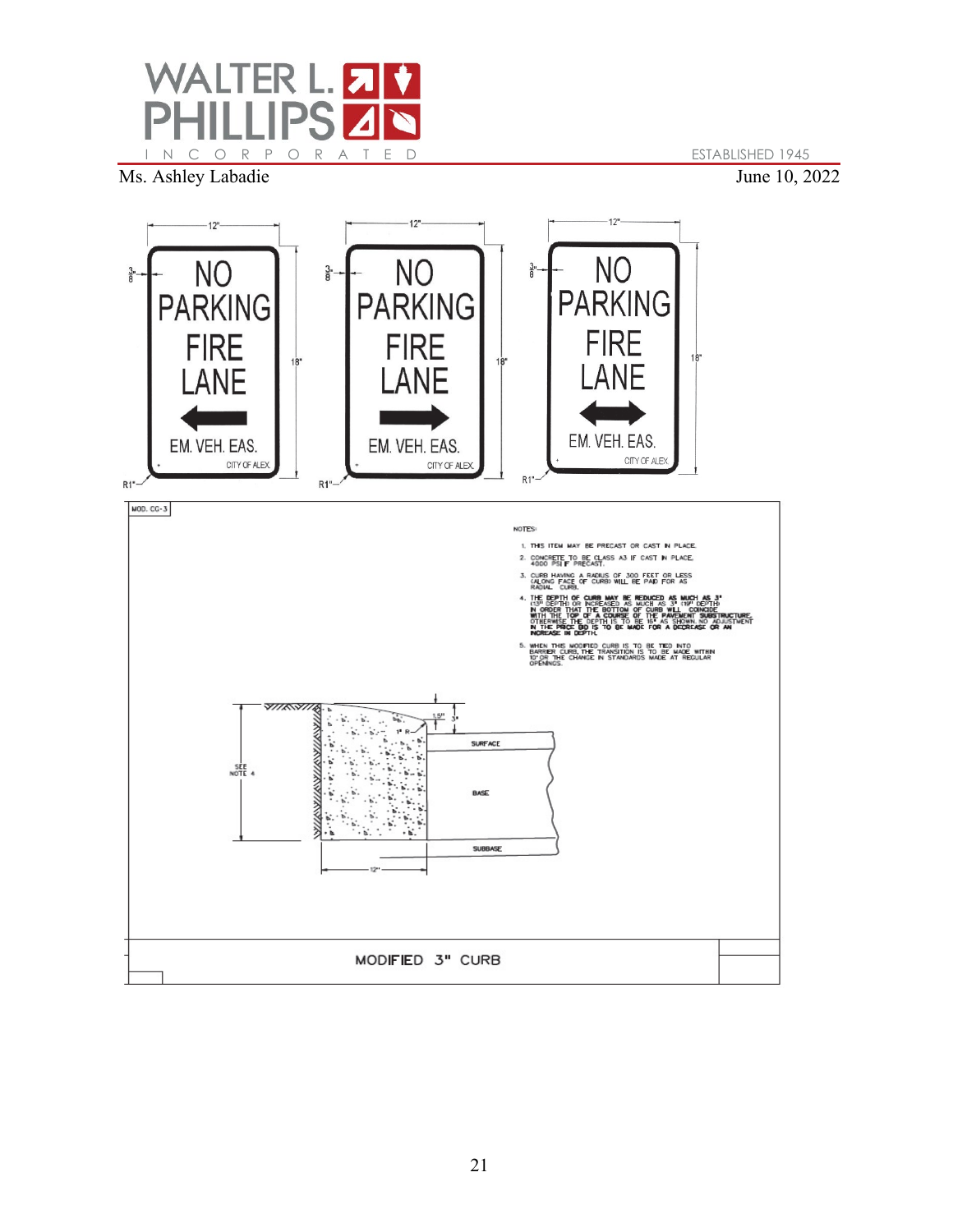



*Response: Acknowledged.*

Comment 79: Show fire apparatus vehicle turning radius based on the following specifications:

- a. Turning Radius Wall to Wall = 44 feet 6 inches
- b. Curb to Curb =  $36$  feet 5 inches
- c. Inside turning radius  $= 20$  feet 3 inches
- d. Overall Length 46 feet 9.25 inches
- e. Overall Width 101 inches
- f. Wheelbase from front axle to both rear  $ax \text{les} 257$  inches
- g. Tandem axle spacing 55" CL of axle to CL of axle
- h. Gross Weight 80,000 pounds as built with no equipment or water gross weight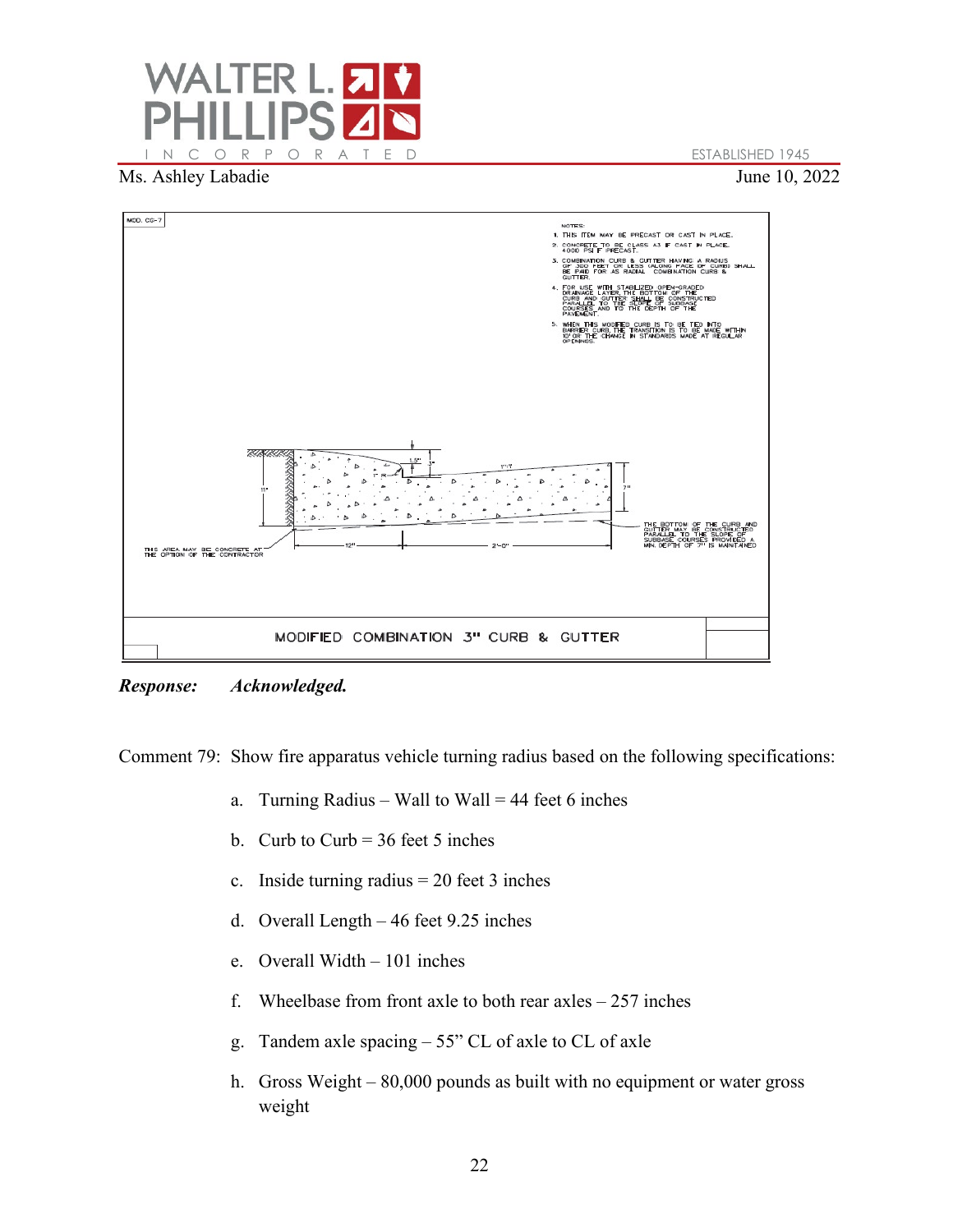

- i. Angle of Approach 9 feet 7 inches
- j. Angle of Departure 10 feet 8 inches
- k. Ramp Break Over Break over angle is 4.42°

# *Response: Acknowledged.*

Comment 80: Provide Stairway Identification. Stairway identification signs shall be provided at each landing in all interior exit stairways connecting more than three stories. Stairways shall be identified by letter designation starting next to the main entrance with "A" and continuing in a clockwise or left to right pattern using consecutive letters of the alphabet for each additional stairway. Two copies of the stairway signs shall be submitted to the fire official for approval before occupancy.

> Stairway signs shall designate the stairway letter, state the floor level, the level of exit discharge, and if there is access or no access to the roof regardless if the access door or roof hatch locks. The bottom of the sign shall be located five (5) feet above the floor landing in a position that is readily visible when the stairwell door is opened or closed. The signs must have lettering that is a minimum of 2 inches but no greater than 4 inches in height. This information may be stenciled directly onto the wall, but all lettering must be of a color contrasting with the background stairway wall color.

> In buildings greater than three stories where there is no graphic representation of the building footprint, a simplified building schematic must be display in the lobby. The simplified building footprint shall be an overhead view of the building exterior and the general layout of the lobby of the first floor. Stairways shall be denoted by letter as required.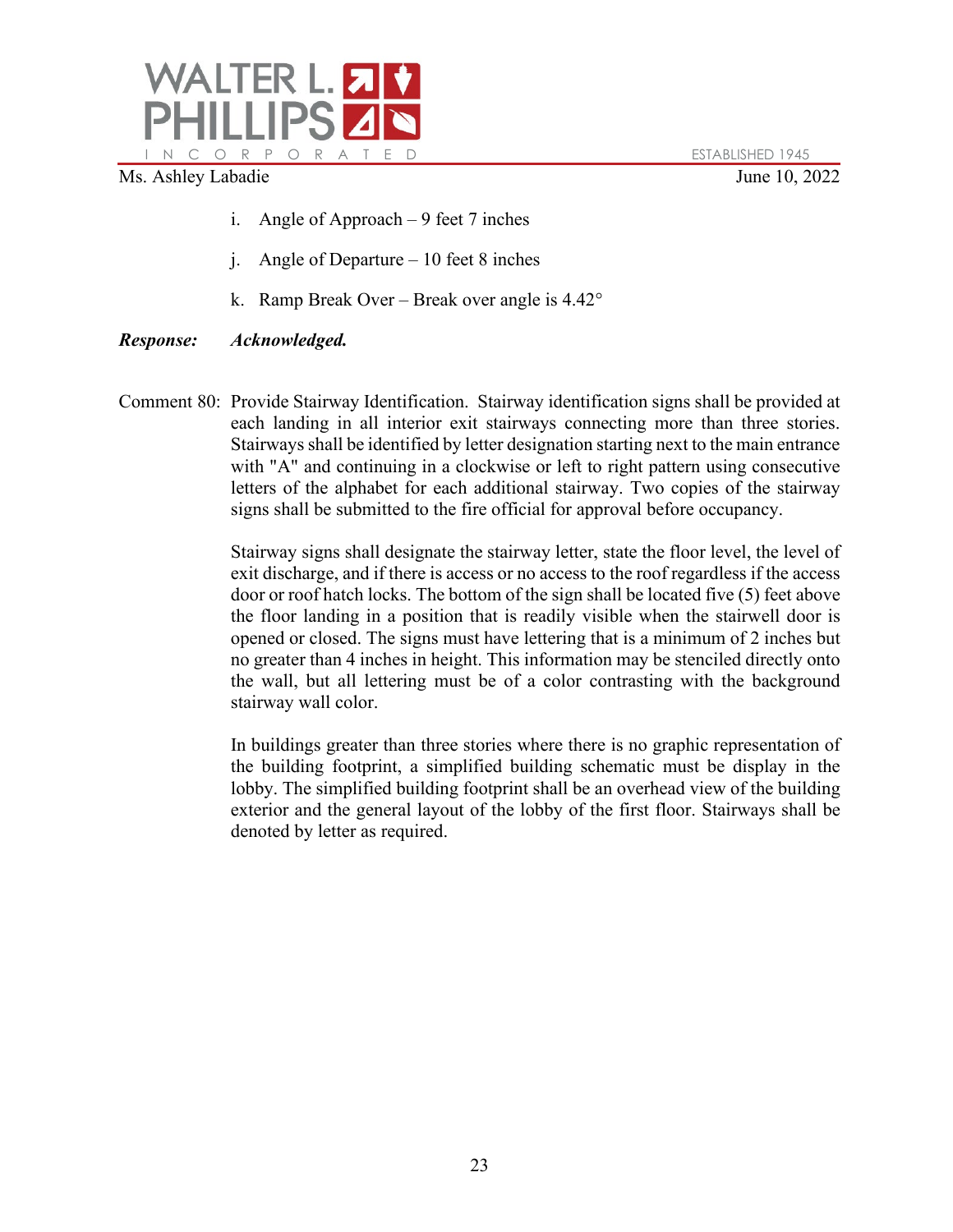



*Response: Acknowledged.*

Comment 81: Existing fire hydrants shall remain in-service and unobstructed during construction.

### *Response: Acknowledged.*

Comment 82: The proposed security gates shall be equipped with an override system that opens the gates in the event of a power failure, activation of a yelp siren, or with a Knox Box key. These features shall be designed and installed to the satisfaction of the Alexandria Fire Department Operations and Fire Prevention and Life Safety Sections.

### *Response: Acknowledged.*

Comment 83: Applicant shall provide data on the incline (slope) of the driveway. This information shall be presented in percentage of slope for each change in elevation. Note: The maximum percentage for Trucks to be able to fully deploy the ladder is 8%. 3.5% provides 100 % tip capability. 3.5% - 8% provides 50% tip capability.

### *Response: Acknowledged.*

Comment 84: The applicant shall insure any existing EVE remains open during construction.